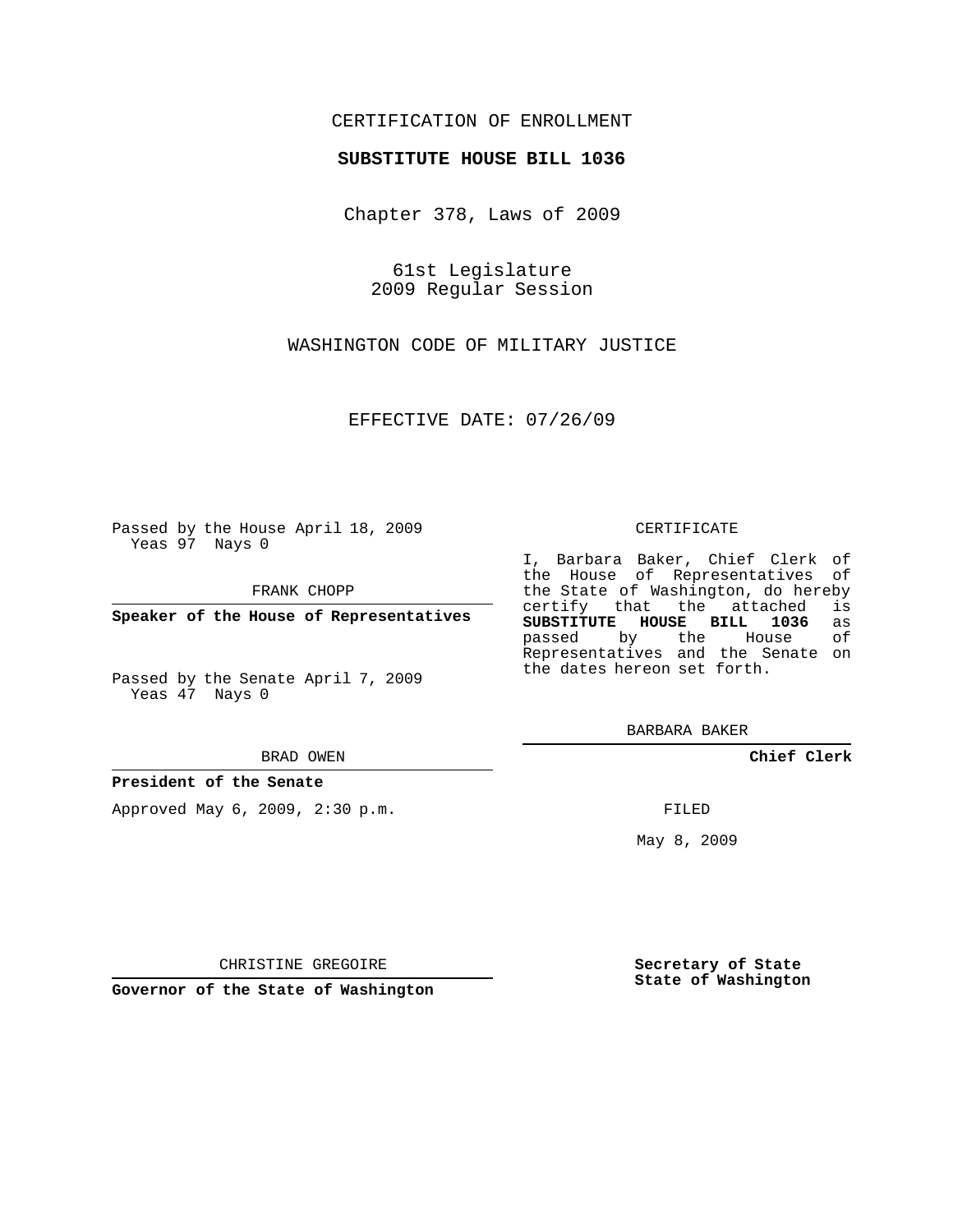# **SUBSTITUTE HOUSE BILL 1036** \_\_\_\_\_\_\_\_\_\_\_\_\_\_\_\_\_\_\_\_\_\_\_\_\_\_\_\_\_\_\_\_\_\_\_\_\_\_\_\_\_\_\_\_\_

\_\_\_\_\_\_\_\_\_\_\_\_\_\_\_\_\_\_\_\_\_\_\_\_\_\_\_\_\_\_\_\_\_\_\_\_\_\_\_\_\_\_\_\_\_

### AS AMENDED BY THE SENATE

Passed Legislature - 2009 Regular Session

## **State of Washington 61st Legislature 2009 Regular Session**

**By** House Judiciary (originally sponsored by Representatives Kelley, Morrell, Moeller, Rodne, Seaquist, McCoy, Green, Goodman, Kirby, McCune, Hurst, Miloscia, Hunt, Appleton, Chase, Conway, Williams, Campbell, Ross, and Bailey; by request of Washington Military Department)

READ FIRST TIME 02/02/09.

 AN ACT Relating to the Washington code of military justice; amending RCW 38.32.010, 38.32.020, 38.38.004, 38.38.008, 38.38.024, 38.38.080, 38.38.092, 38.38.132, 38.38.180, 38.38.188, 38.38.240, 38.38.244, 38.38.248, 38.38.312, 38.38.316, 38.38.376, 38.38.388, 38.38.396, 38.38.408, 38.38.412, 38.38.624, 38.38.752, 38.38.760, 38.38.800, 38.38.840, 38.38.844, and 38.38.848; and adding new sections to chapter 38.38 RCW.

8 BE IT ENACTED BY THE LEGISLATURE OF THE STATE OF WASHINGTON:

 9 **Sec. 1.** RCW 38.32.010 and 1989 c 19 s 39 are each amended to read 10 as follows:

11 Any member of the organized militia committing nonmilitary offenses 12 under chapter 38.38 RCW while on duty status ((as provided in RCW 13 38.38.624,)) or within state armories((<del>, committing offenses against</del> 14 the laws of the state,)) shall be promptly arrested by the military 15 authorities and turned over to the civil authorities of the county or 16 city in which the offense was committed.

17 **Sec. 2.** RCW 38.32.020 and 1989 c 19 s 40 are each amended to read 18 as follows: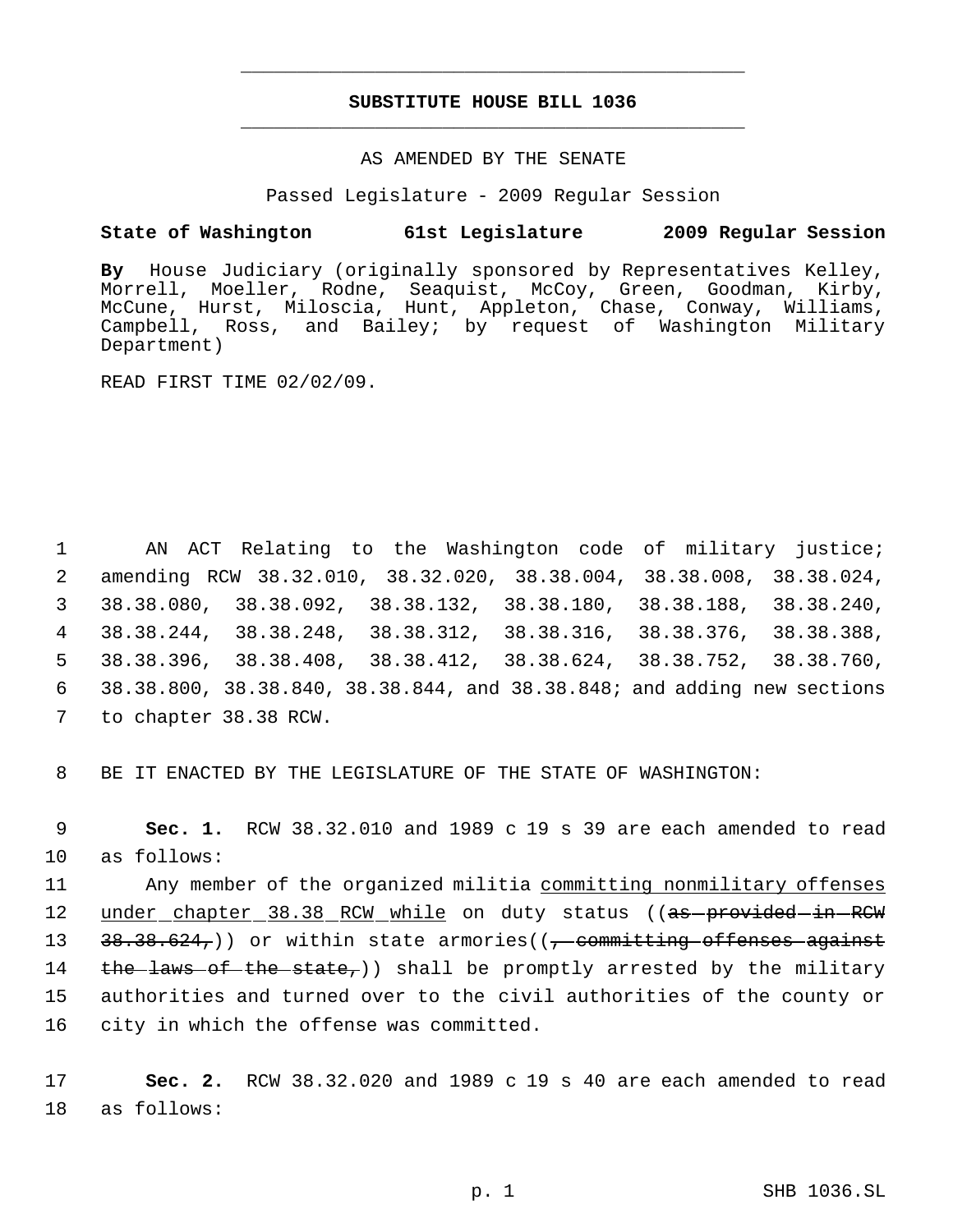1 (1) Military offenses under chapter 38.38 RCW committed ((while on 2 inactive duty or active state service as defined in RCW 38.04.010)) by 3 members of the organized militia may be tried and punished as provided 4 under chapter 38.38 RCW ((after this duty or service has terminated, 5 and if found guilty the accused shall be punished accordingly. Any 6 member of the organized militia on "inactive duty" or "active state 7 service,"-as-defined-in-RCW-38.04.010,-committing-any-offense-under 8 chapter 38.38 RCW, where the offense charged is also made an offense by 9 the civil law of this state, may, in the discretion of the officer 10 whose duty it is to approve the charge, be turned over to the proper 11 civil authorities for trial)).

12 (2) Primary jurisdiction over military offenses enumerated in 13 chapter 38.38 RCW is with military authorities. Primary jurisdiction 14 over nonmilitary offenses is with civilian authorities. If an offense 15 may be both military and nonmilitary, the military authorities may 16 proceed only after the civilian authorities have declined to prosecute 17 or dismissed the charge, provided jeopardy has not attached. 18 Jurisdiction over attempted crimes, conspiracy crimes, solicitation, 19 and accessory crimes must be determined by whether the underlying 20 offense is a military or nonmilitary offense.

21 (3) Any member of the organized militia ((on-"inactive duty" or 22 "active state service," as defined in RCW 38.04.010,)) committing any 23 offense under chapter 38.38 RCW( $(\tau)$ ) may, if such offense is committed 24 ((upon)) on a military reservation of the United States within this 25 state, be turned over to the civil authorities for trial as provided by 26 federal law.

27 **Sec. 3.** RCW 38.38.004 and 1989 c 48 s 1 are each amended to read 28 as follows:

29 In this chapter, unless the context otherwise requires:

 (1) "Organized militia" means the national guard of the state, as defined in section 101(3) of title 32, United States Code, and any other military force organized under the laws of the state of Washington.

34 (2) "Officer" means commissioned or warrant officer.

35 (3) "Commissioned officer" includes a commissioned warrant officer.

36 (4) "Commanding officer" includes only commissioned officers in 37 command of a unit.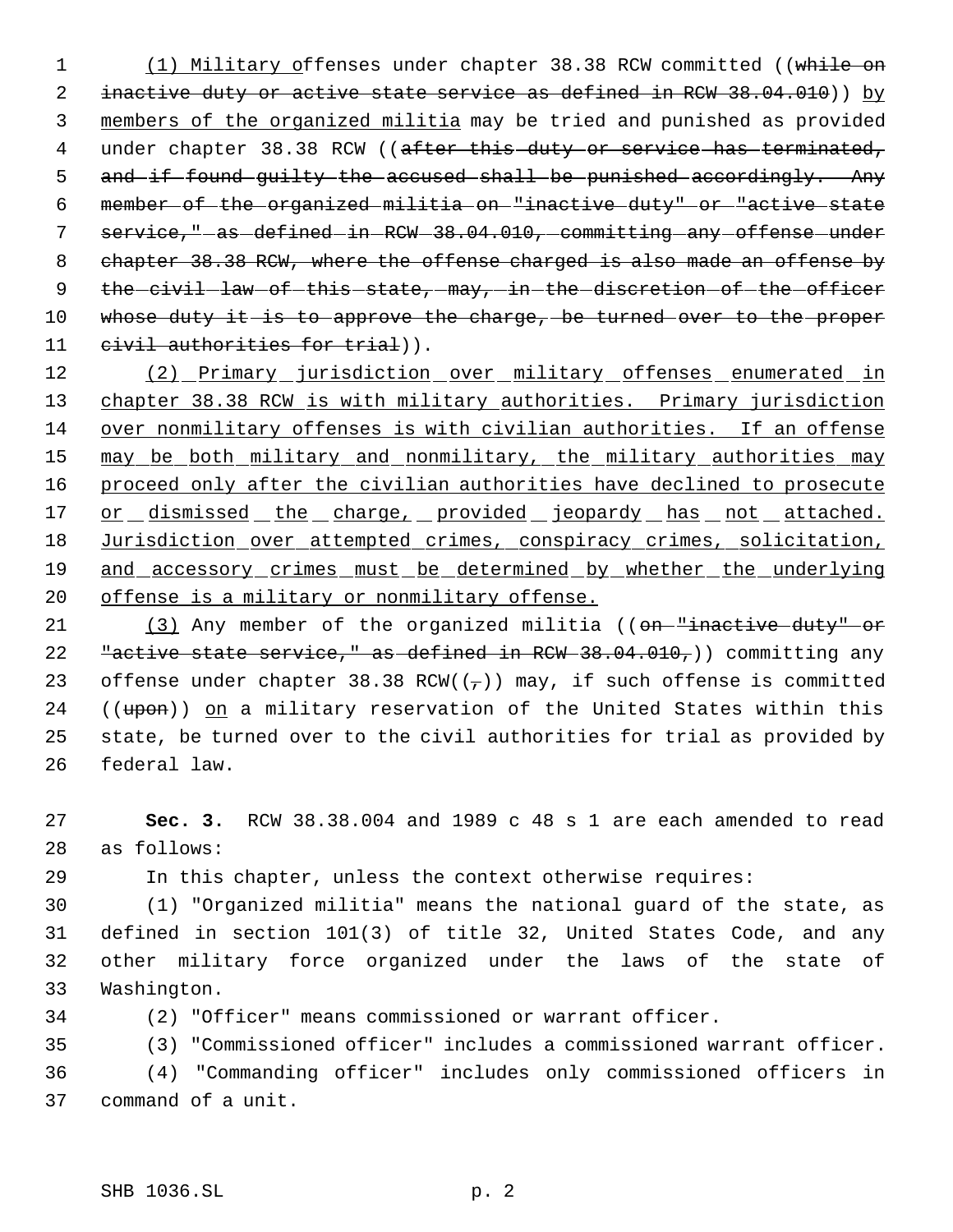(5) "Superior commissioned officer" means a commissioned officer superior in rank or command.

(6) "Enlisted member" means a person in an enlisted grade.

 (7) "Grade" means a step or degree, in a graduated scale of office or military rank, that is established and designated as a grade by law or regulation.

 (8) "Rank" means the order of precedence among members of the organized militia.

9 (9) ((The term - "active state service" - or - "active - training - duty" shall be construed to be any service on behalf of the state, or at 11 encampments whether ordered by state or federal authority or any other 12 duty requiring the entire time of any organization or person except 13 when called or drafted into the federal service by the president of the 14 United States.

 The term "inactive duty" shall include periods of drill and such 16 other training and service not requiring the entire time of the 17 organization or person, as may be required under state or federal laws, 18 requiations, or orders, including travel to and from such duty.

19  $(10)$  (10)) "Military court" means a court-martial or a court of inquiry.

 $((+1)^2)$  (10) "Military judge" means the presiding officer of a general or special court-martial detailed in accordance with RCW 38.38.256.

 ( $(\frac{12}{12})$ ) (11) "State judge advocate" means the commissioned judge 25 advocate officer responsible for supervising the administration of the military justice in the organized militia.

 ( $(\overline{+13})$ )  $(12)$  "Accuser" means a person who signs and swears to charges, any person who directs that charges nominally be signed and sworn to by another, and any person who has an interest other than an official interest in the prosecution of the accused.

 $(1, 14)$  ( $(1, 14)$ ) (13) "Military" refers to any or all of the armed forces.

32  $((+15))$   $(14)$  "Convening authority" includes, in addition to the person who convened the court, a commissioned officer commanding for the time being, or a successor in command.

35  $((+16))$   $(15)$  "May" is used in a permissive sense. The words "no person may. . ." mean that no person is required, authorized, or permitted to do the act prescribed.

38  $((\langle 17 \rangle)(16)$  "Shall" is used in an imperative sense.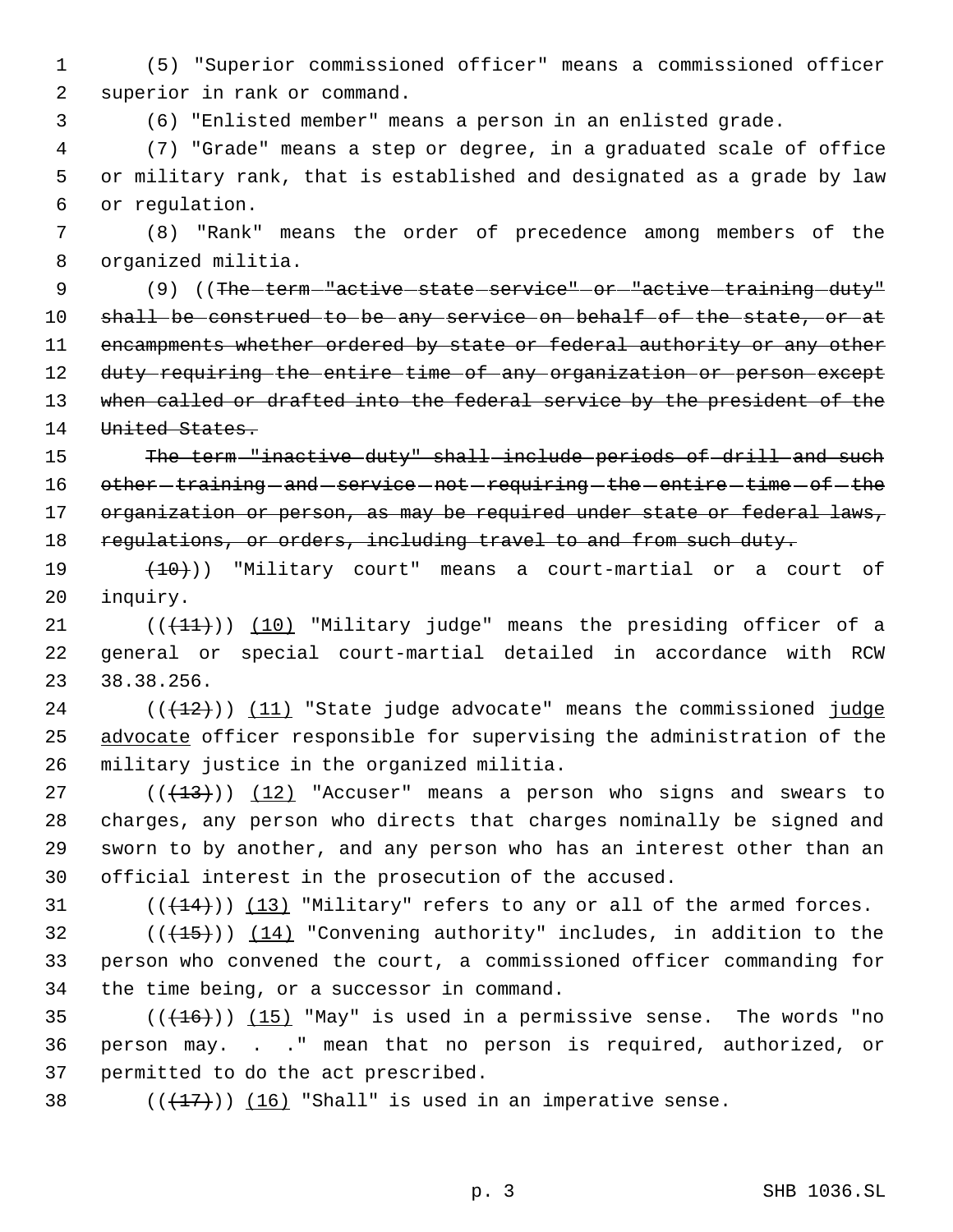1  $((+18))$   $(17)$  "Code" means this chapter.

2 (( $(19)$ )) (18) "A month's pay" or fraction thereof shall be calculated based upon a member's basic pay entitlement as if the member were serving for a thirty-day period.

 (19) "Judge advocate" means an officer of the army or air national guard designated as a judge advocate by the judge advocate general of the army or the judge advocate general of the air force.

8 (20) "Military offense" means those offenses listed in RCW 38.38.644 through 38.38.800 and sections 25 and 26 of this act.

10 (21) "Nonmilitary offense" means any offense other than those listed in Title 38 RCW.

 **Sec. 4.** RCW 38.38.008 and 1989 c 48 s 2 are each amended to read as follows:

 This code applies to all members of the organized militia who are 15 not in federal service pursuant to Title 10 U.S.C.

 **Sec. 5.** RCW 38.38.024 and 1989 c 48 s 6 are each amended to read as follows:

 (1) The governor, on the recommendation of the adjutant general, 19 shall appoint ((an)) a judge advocate officer of the ((organized 20 militia)) army or air national guard as state judge advocate. To be eligible for appointment, an officer must be a member of the bar of the highest court of the state and must have been a member of the bar of the state for at least five years.

 (2) The adjutant general may appoint as many assistant state judge advocates as he or she considers necessary. To be eligible for appointment, assistant state judge advocates must be officers of the organized militia and members of the bar of the highest court of the state.

 (3) The state judge advocate or assistants shall make frequent inspections in the field in supervision of the administration of military justice.

 (4) Convening authorities shall at all times communicate directly with their staff judge advocates in matters relating to the administration of military justice; and the staff judge advocate of any command is entitled to communicate directly with the staff judge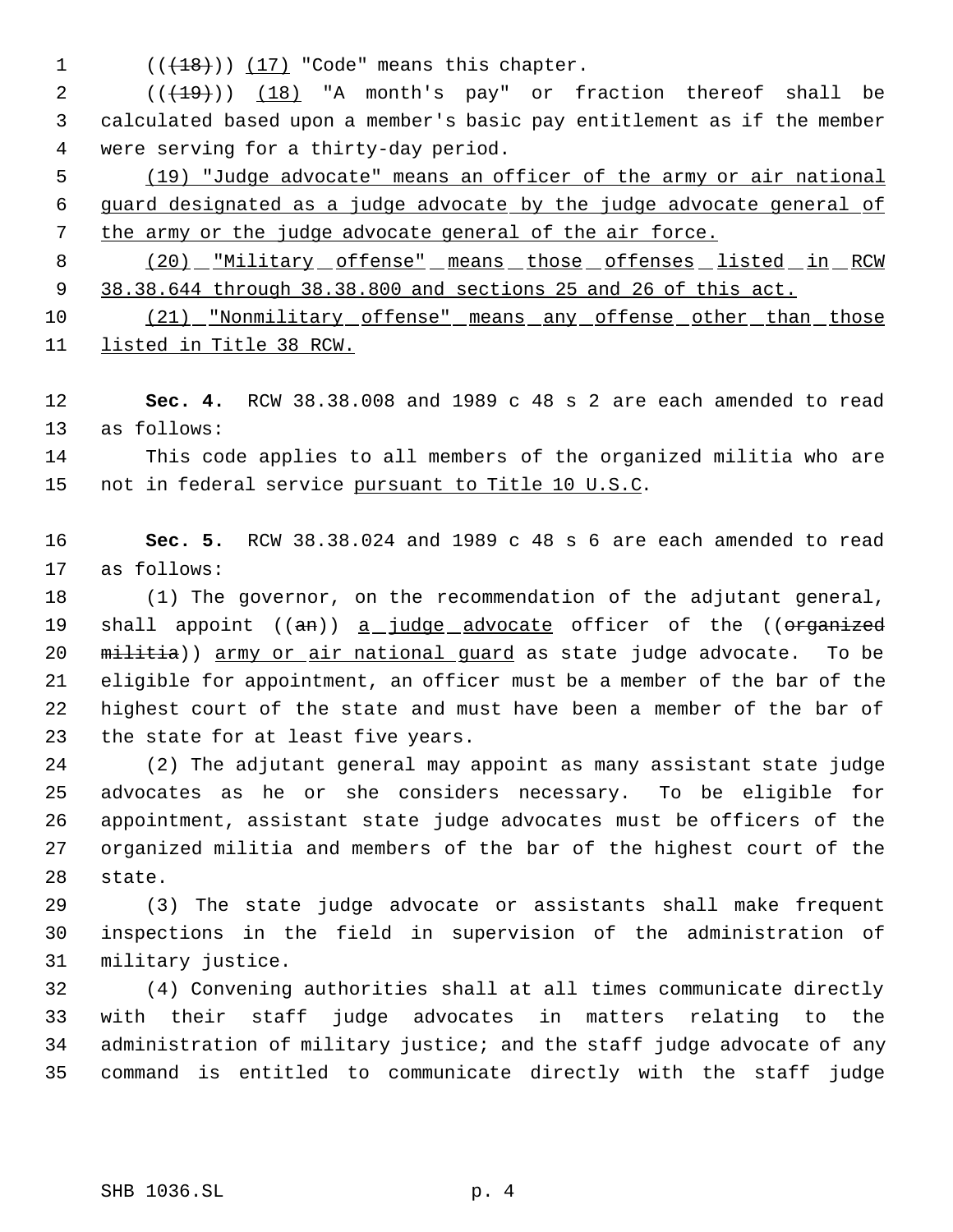advocate of a superior or subordinate command, or with the state judge advocate.

 (5) No person who has acted as member, law officer, trial counsel, assistant trial counsel, defense counsel, assistant defense counsel, or investigating officer, or who has been a witness for either the prosecution or defense, in any case may later act as staff judge advocate to any reviewing authority upon the same case.

8 (6) No judge advocate may be assigned nonlegal duties unless 9 authorized by the state judge advocate.

 NEW SECTION. **Sec. 6.** A new section is added to chapter 38.38 RCW to read as follows:

 A military judge must be a judge advocate. The adjutant general shall prescribe procedures for certifying, appointing, detailing, and removing military judges.

 **Sec. 7.** RCW 38.38.080 and 1989 c 48 s 11 are each amended to read as follows:

 Persons confined other than in a guard house, whether before, during, or after trial by a military court, shall be confined in civil 19 jails, penitentiaries, or prisons designated by the governor or ((by 20 such person - as - the - governor - may - authorize - to - act) ble adjutant general.

 **Sec. 8.** RCW 38.38.092 and 1989 c 48 s 14 are each amended to read as follows:

24 (1) Under such regulations as may be prescribed ((under this code)) by the adjutant general, a person subject to this code ((who-is-on 26 active state service or inactive duty)) who is accused of an offense against civil authority may be delivered, upon request, to the civil authority for trial.

 (2) When delivery under this section is made to any civil authority of a person undergoing sentence of a court-martial, the delivery, if followed by conviction in a civil tribunal, interrupts the execution of the sentence of the court-martial, and the offender after having answered to the civil authorities for the offense shall, upon the request of competent military authority, be returned to military custody for the completion of the sentence.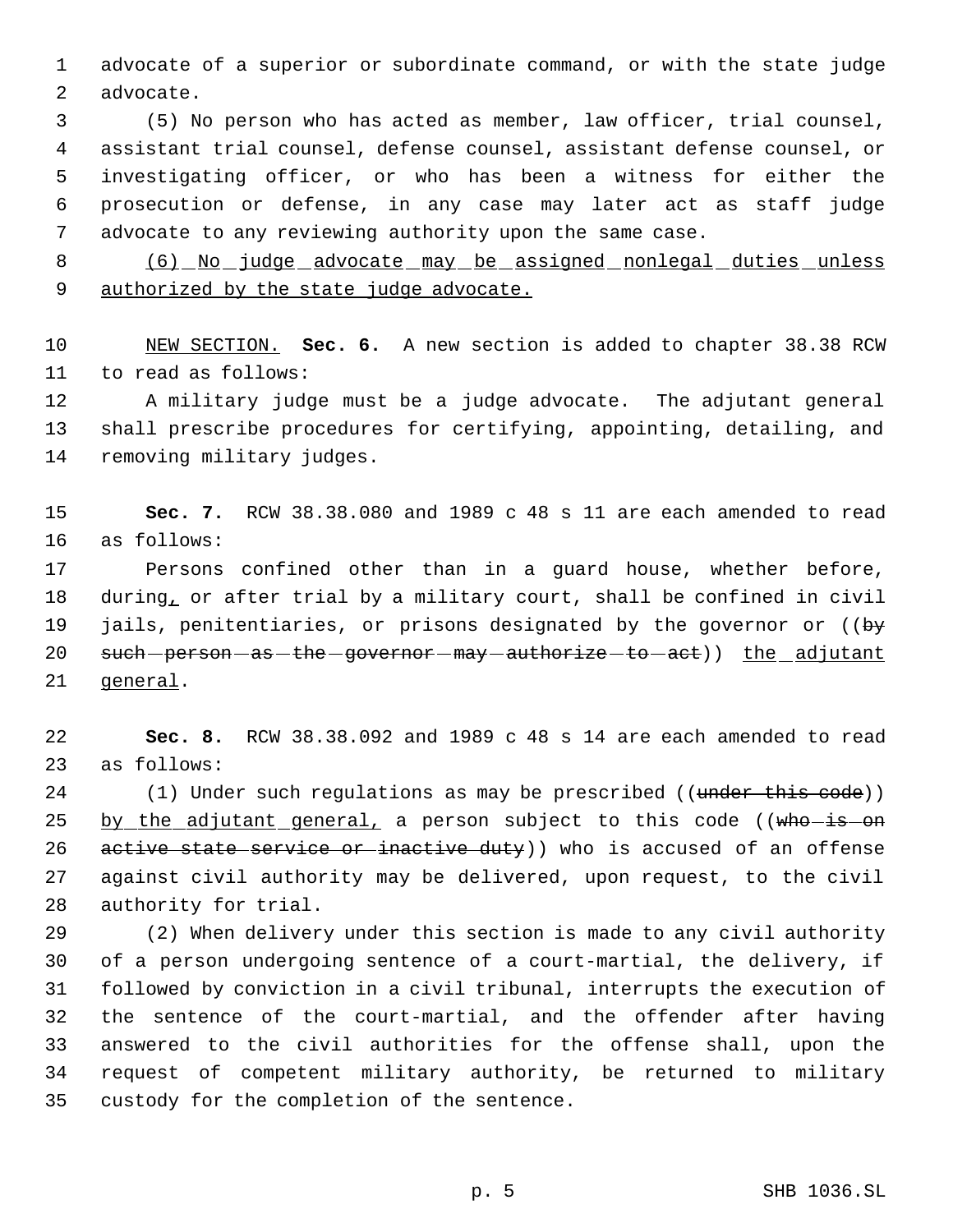**Sec. 9.** RCW 38.38.132 and 1991 c 43 s 5 are each amended to read as follows:

 (1) Under such regulations as the governor may prescribe, limitations may be placed on the powers granted by this section with respect to the kind and amount of punishment authorized, the categories of commanding officers and warrant officers exercising command authorized to exercise those powers, the applicability of this section to an accused who demands trial by court-martial, and the kinds of courts-martial to which the case may be referred upon such a demand. However, except in the case of a member attached to or embarked in a vessel, punishment may not be imposed upon any member of the organized militia under this section if the member has, before the imposition of such punishment, demanded trial by court-martial in lieu of such punishment. Under similar regulations, rules may be prescribed with respect to the suspension of punishments authorized hereunder. If authorized by regulations of the governor, a commanding officer exercising general court-martial jurisdiction or an officer of general rank in command may delegate powers under this section to a principal assistant.

 (2) Subject to subsection (1) of this section, any commanding officer may, in addition to or in lieu of admonition or reprimand, impose one or more of the following disciplinary punishments for minor offenses without the intervention of a court-martial:

(a) Upon officers of his or her command:

 (i) Restriction to certain specified limits, with or without suspension from duty, for not more than fourteen consecutive duty or drill days;

 (ii) If imposed by an officer exercising general court-martial jurisdiction or an officer of general rank in command:

 (A) Forfeiture of up to thirty days' pay, but not more than fifteen days' pay per month;

 (B) Restriction to certain specified limits, with or without suspension from duty, for not more than fourteen consecutive drill or duty days;

 (C) Detention of up to forty-five days' pay, but not more than fifteen days' pay per month;

(b) Upon other personnel of his or her command: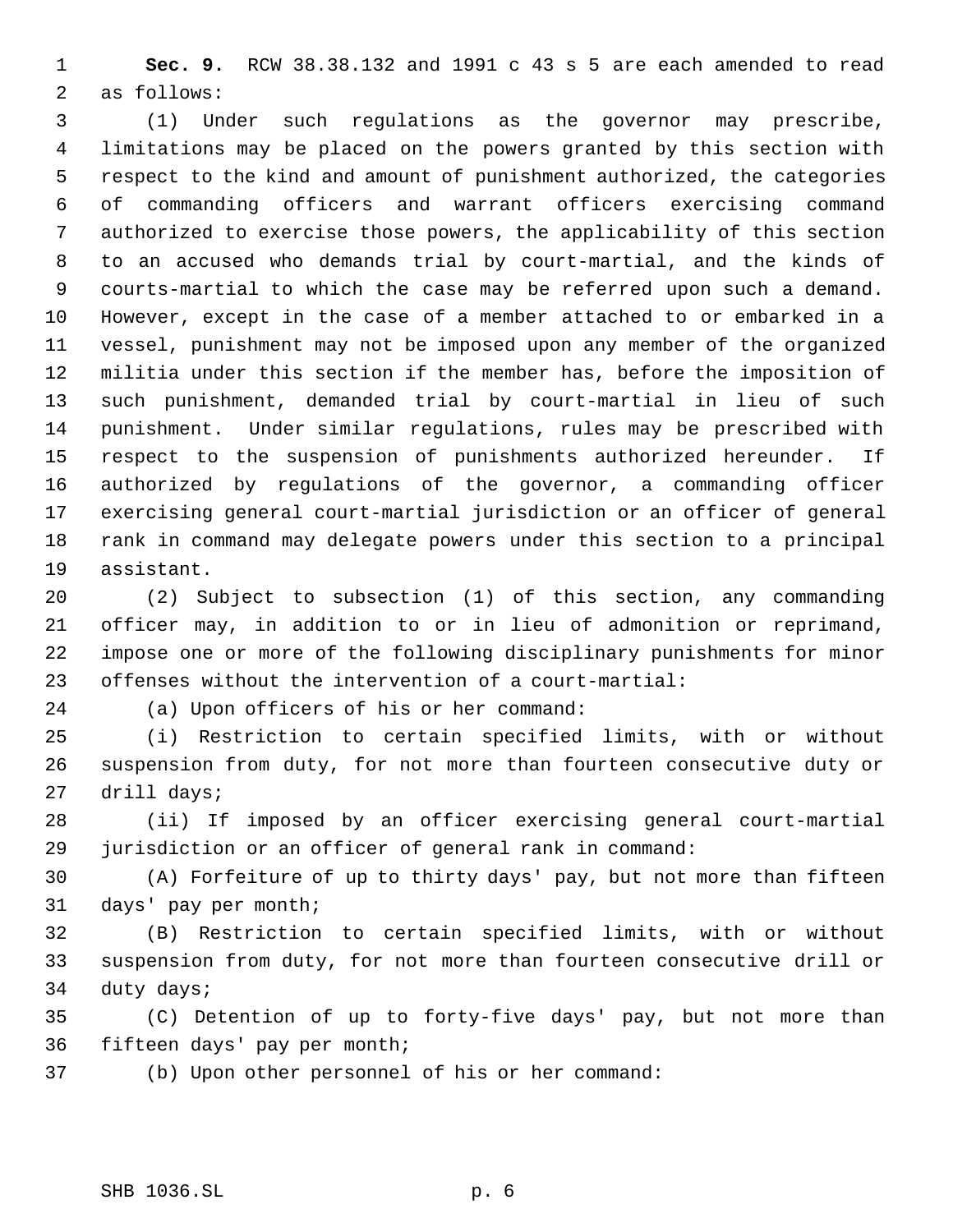(i) If imposed upon a person attached to or embarked in a vessel, 2 confinement for not more than three consecutive days;

(ii) Forfeiture of not more than seven days' pay;

 (iii) Reduction to the next inferior pay grade, if the grade from which demoted is within the promotion authority of the officer imposing the reduction or any officer subordinate to the one who imposes the reduction;

 (iv) Extra duties, including fatigue or other duties for not more than fourteen duty or drill days, which need not be consecutive, and for not more than two hours per day, holidays included;

 (v) Restriction to certain specified limits, with or without 12 suspension from duty, for not more than fourteen consecutive days;

(vi) Detention of not more than fourteen days' pay;

14 (vii) If imposed by ((an)) a commanding officer of the grade of major or above:

 (A) The punishment authorized in subsection (2)(b)(i) of this section;

 (B) Forfeiture of up to thirty days' pay, but not more than fifteen days' pay per month;

 (C) Reduction to the lowest or any intermediate pay grade, if the grade from which demoted is within the promotion authority of the officer imposing the reduction or any officer subordinate to the one who imposes the reduction, but an enlisted member in a pay grade above E-4 may not be reduced more than two pay grades;

 (D) Extra duties, including fatigue or other duties, for not more than fourteen drill or duty days, which need not be consecutive, and for not more than two hours per day, holidays included;

 (E) Restriction to certain specified limits, with or without suspension from duty, for not more than fourteen consecutive days;

 (F) Detention of up to forty-five days' pay, but not more than fifteen days' pay per month.

 Detention of pay shall be for a stated period of not more than one year but if the offender's term of service expires earlier, the detention shall terminate upon that expiration. Extra duties and restriction may not be combined to run consecutively in the maximum amount imposable for each. Whenever any such punishments are combined to run consecutively, there must be an apportionment. In addition, forfeiture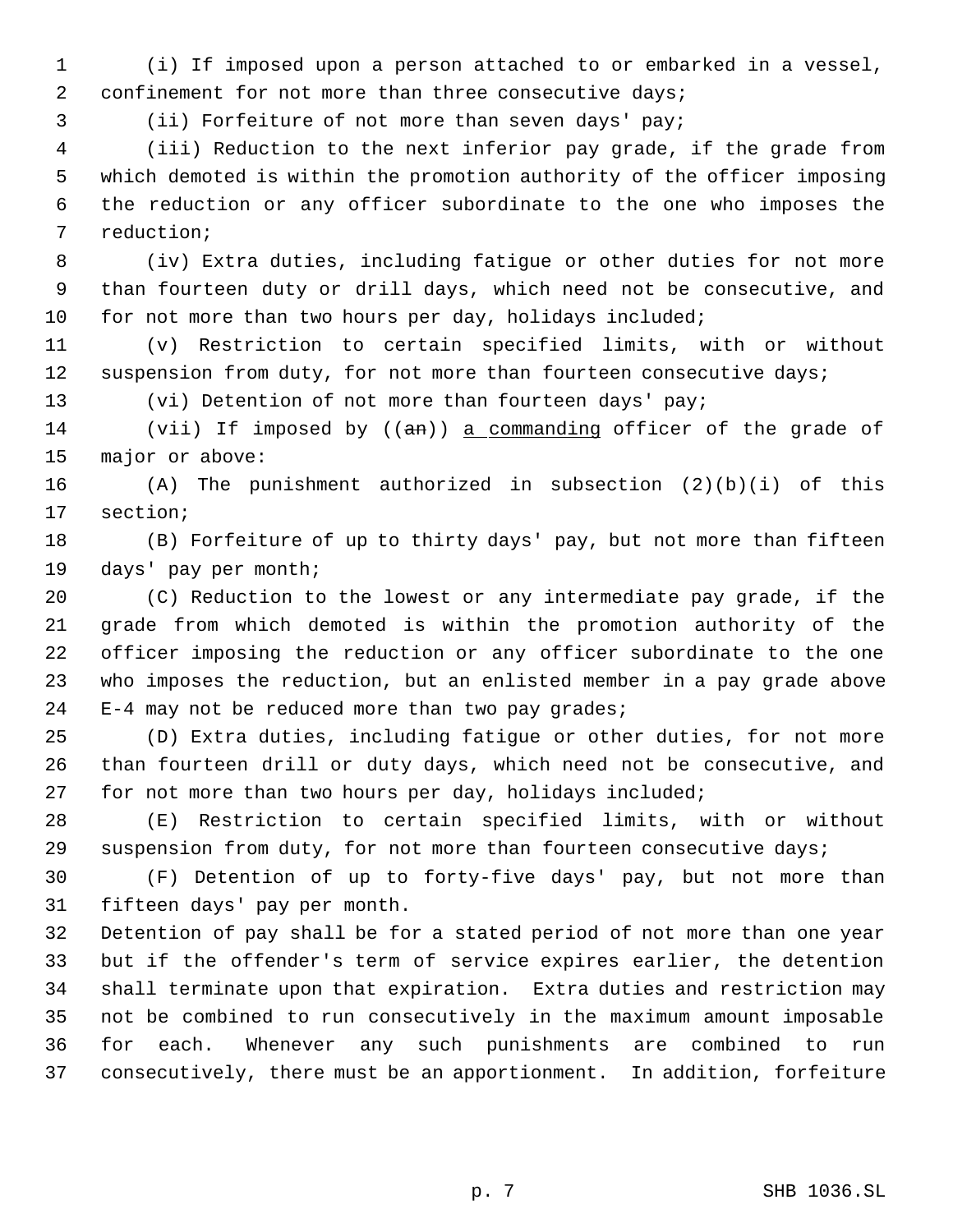of pay may not be combined with detention of pay without an apportionment.

 (3) An officer in charge may impose upon enlisted members assigned to the unit of which the officer is in charge such of the punishment authorized under subsection (2)(b) of this section as the governor may specifically prescribe by regulation.

 (4) The officer who imposes the punishment authorized in subsection (2) of this section, or a successor in command, may, at any time, suspend probationally any part or amount of the unexecuted punishment imposed and may suspend probationally a reduction in grade or a forfeiture imposed under subsection (2) of this section, whether or not executed. In addition, the officer may, at any time, remit or mitigate any part or amount of the unexecuted punishment imposed and may set aside in whole or in part the punishment, whether executed or unexecuted, and restore all rights, privileges, and property affected. The officer may also mitigate reduction in grade to forfeiture or detention of pay. When mitigating extra duties to restriction, the restriction shall not be longer than the number of hours of extra duty that may have been imposed. When mitigating reduction in grade to forfeiture or detention of pay, the amount of the forfeiture or detention shall not be greater than the amount that could have been imposed initially under this section by the officer who imposed the punishment mitigated.

 (5) A person punished under this section who considers the punishment unjust or disproportionate to the offense may, through the proper channel, appeal to the next superior authority. The appeal shall be promptly forwarded and decided, but the person punished may in the meantime be required to undergo the punishment adjudged. The superior authority may exercise the same powers with respect to the punishment imposed as may be exercised under subsection (4) of this section by the officer who imposed the punishment. Before acting on an appeal from a punishment of:

- 
- (a) Forfeiture of more than seven days' pay;

 (b) Reduction of one or more pay grades from the fourth or a higher pay grade;

- (c) Extra duties for more than ten days;
- (d) Restriction for more than ten days; or
- (e) Detention of more than fourteen days' pay;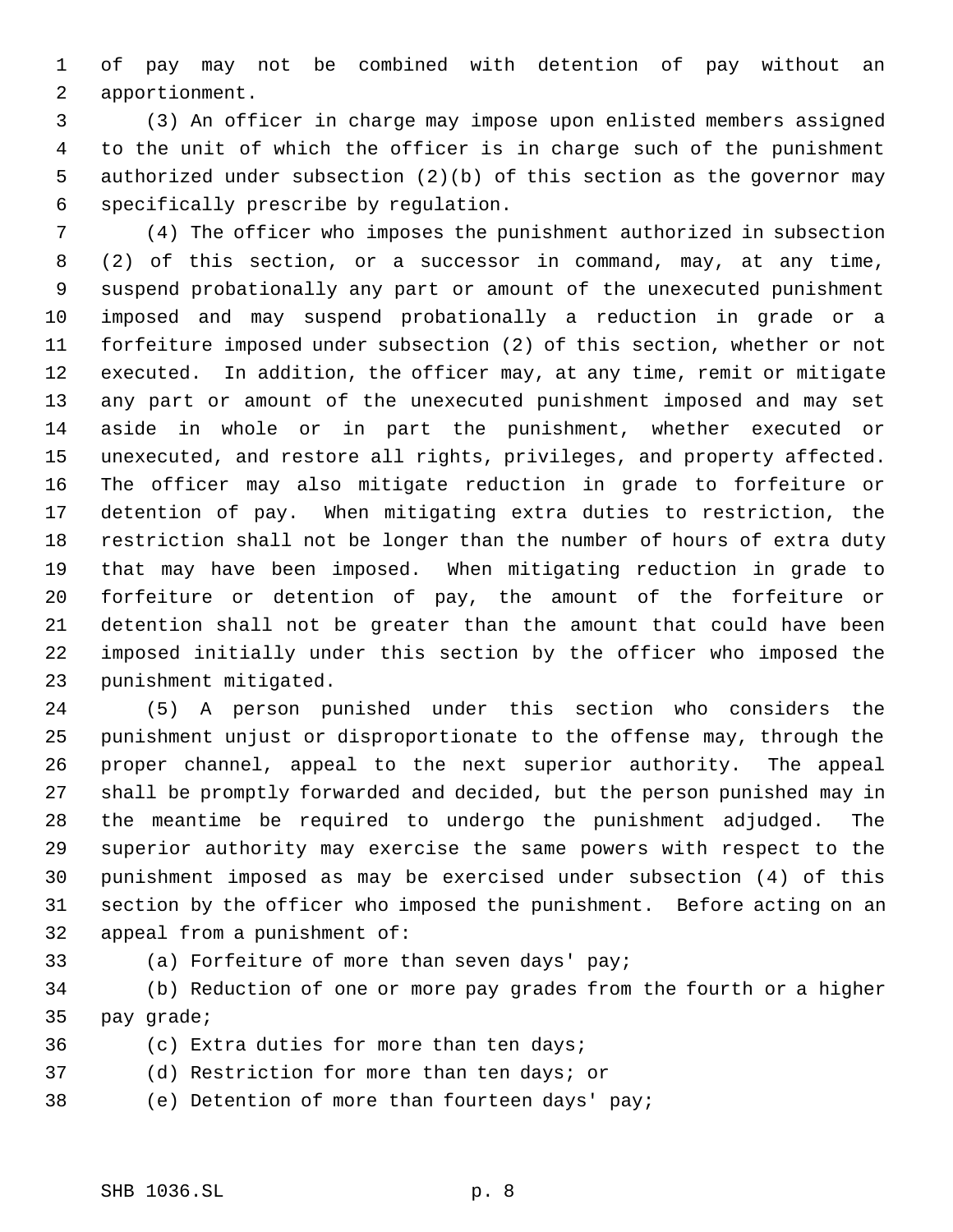the authority who is to act on the appeal shall refer the case to a judge advocate for consideration and advice, and may so refer the case upon appeal from any punishment imposed under subsection (2) of this section.

 (6) The imposition and enforcement of disciplinary punishment under this section for any act or omission is not a bar to trial by court- martial for a serious crime or offense growing out of the same act or omission, and not properly punishable under this section; but the fact that a disciplinary punishment has been enforced may be shown by the accused upon trial, and when so shown shall be considered in determining the measure of punishment to be adjudged in the event of a finding of guilty.

 (7) The governor may by regulation prescribe the form of records to be kept of proceedings under this section and may also prescribe that certain categories of those proceedings shall be in writing.

 **Sec. 10.** RCW 38.38.180 and 1963 c 220 s 18 are each amended to read as follows:

 Subject to RCW 38.38.176, general courts-martial have jurisdiction to try persons subject to this code for any offense made punishable by this code and may, under such limitations as the governor may prescribe, adjudge any of the following punishments:

22 (1) A fine of not more than  $((\text{two}))$  three hundred dollars;

(2) Forfeiture of pay and allowances;

- (3) A reprimand;
- (4) Dismissal or dishonorable discharge;
- (5) Reduction of a noncommissioned officer to the ranks; or

(6) Any combination of these punishments.

 **Sec. 11.** RCW 38.38.188 and 1989 c 48 s 19 are each amended to read as follows:

 (1) Subject to RCW 38.38.176, summary courts-martial have jurisdiction to try persons subject to this code, except officers for any offense made punishable by this code.

 (2) No person with respect to whom summary courts-martial have jurisdiction may be brought to trial before a summary court-martial if the person objects thereto, unless under RCW 38.38.132 the person has been permitted and has elected to refuse punishment under that section.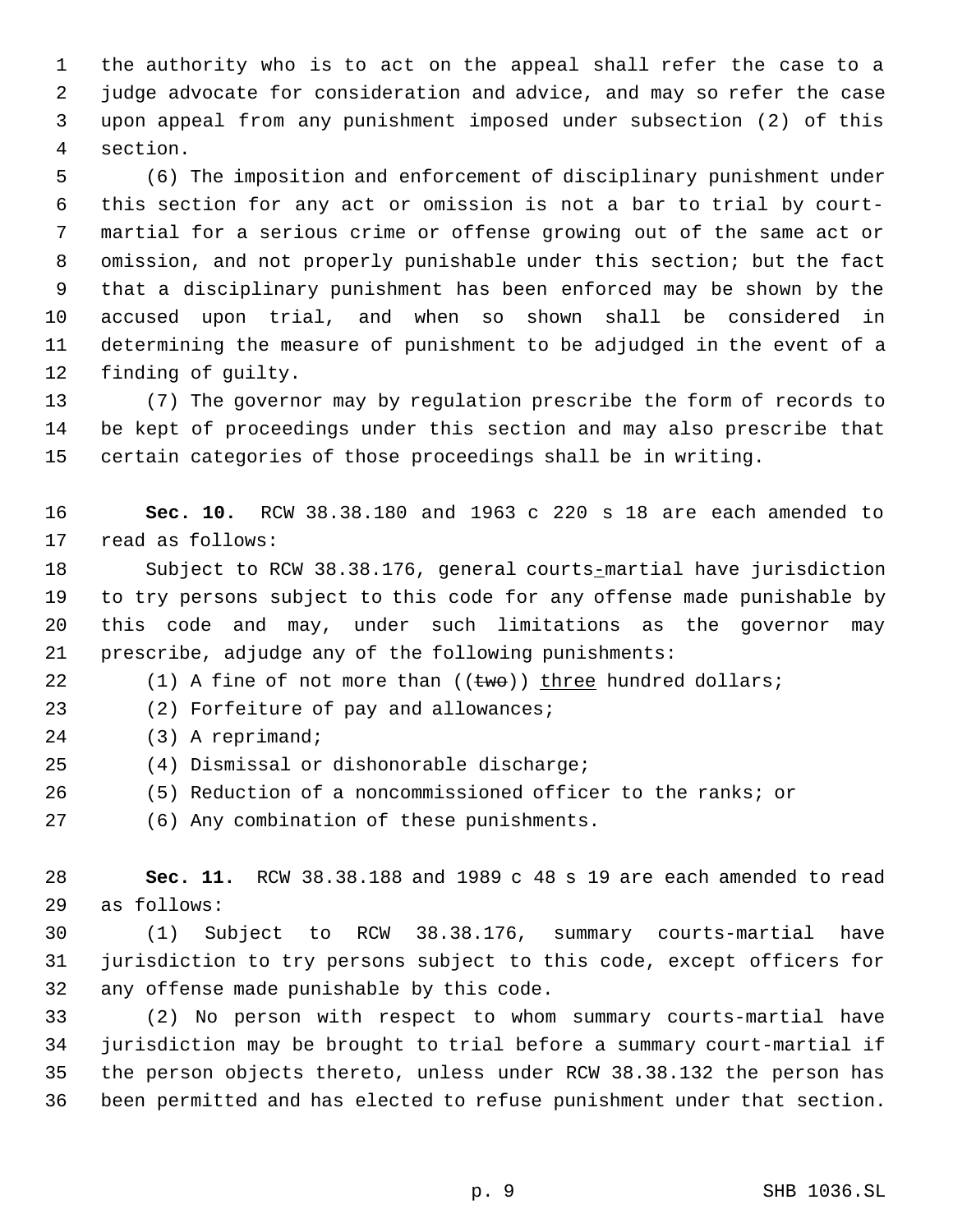If objection to trial by summary court-martial is made by an accused who has been permitted to refuse punishment under RCW 38.38.132, trial shall be ordered by special or general court-martial, as may be appropriate.

 (3) A summary court-martial may sentence to a fine of not more than 6 twenty-five dollars for a single offense, to forfeiture of ((pay and allowances)) not more than one-half month's pay for two months, to 8 reduction in rank of enlisted soldiers, and to reduction of a noncommissioned officer to the ranks.

 **Sec. 12.** RCW 38.38.240 and 1989 c 48 s 22 are each amended to read as follows:

12 In the organized militia not in federal service pursuant to Title 10 U.S.C., general courts-martial may be convened by the president or 14 by the governor, or by the ((commanding general of the national guard 15 of the District of Columbia) adjutant general.

 **Sec. 13.** RCW 38.38.244 and 1989 c 48 s 23 are each amended to read as follows:

18 (1) In the organized militia not in federal service pursuant to Title 10 U.S.C., anyone authorized to convene a general court-martial, the commanding officer of a garrison, fort, post, camp, air base, auxiliary air base, or other place where troops are on duty, or of a brigade, regiment, wing, group, detached battalion, separate squadron, 23 or other detached command( $(\tau)$ ) may convene special courts-martial. Special courts-martial may also be convened by superior authority. When any such officer is an accuser, the court shall be convened by superior competent authority.

(2) A special court-martial may not try a commissioned officer.

 **Sec. 14.** RCW 38.38.248 and 1989 c 48 s 24 are each amended to read as follows:

 (1) In the organized militia not in federal service pursuant to Title 10 U.S.C., anyone authorized to convene a special court-martial, the commanding officer of a garrison, fort, post, camp, air base, auxiliary air base, or other place where troops are on duty, or of a regiment, wing, group, detached battalion, detached squadron, detached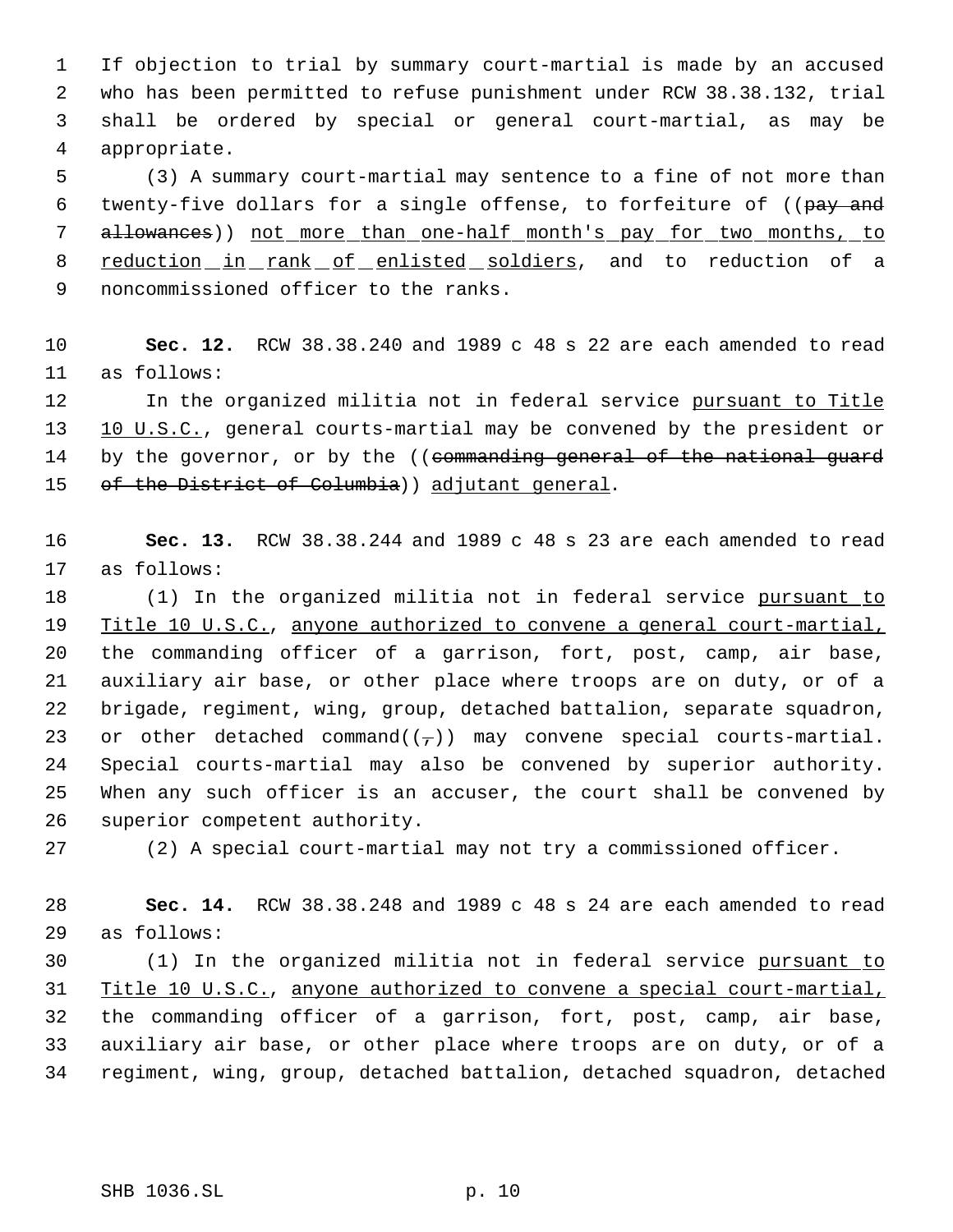1 company, or other detachment( $(\tau)$ ) may convene a summary court-martial consisting of one commissioned officer. The proceedings shall be informal.

 (2) When only one commissioned officer is present with a command or detachment the commissioned officer shall be the summary court-martial of that command or detachment and shall hear and determine all summary court-martial cases brought before him or her. Summary courts-martial may, however, be convened in any case by superior competent authority when considered desirable.

 **Sec. 15.** RCW 38.38.312 and 1989 c 48 s 30 are each amended to read as follows:

12 (1) No person subject to this code may compel  $\underline{a}$  person((s)) to 13 incriminate ((themselves)) himself or herself or to answer any question 14 the answer to which may tend to incriminate ((them)) himself or herself.

 (2) No person subject to this code may interrogate, or request any statement from, an accused or a person suspected of an offense without first informing the person of the nature of the accusation and advising that the person does not have to make any statement regarding the offense of which he or she is accused or suspected and that any statement made by the person may be used as evidence against him or her in a trial by court-martial.

 (3) No person subject to this code may compel any person to make a statement or produce evidence before any military tribunal if the statement or evidence is not material to the issue and may tend to degrade the person.

 (4) No statement obtained from any person in violation of this section, or through the use of coercion, unlawful influence, or unlawful inducement may be received in evidence against the person in a trial by court-martial.

 **Sec. 16.** RCW 38.38.316 and 1989 c 48 s 31 are each amended to read as follows:

 (1) No charge or specification may be referred to a general court- martial for trial until a thorough and impartial investigation of all the matters set forth therein has been made. This investigation shall include inquiry as to the truth of the matter set forth in the charges,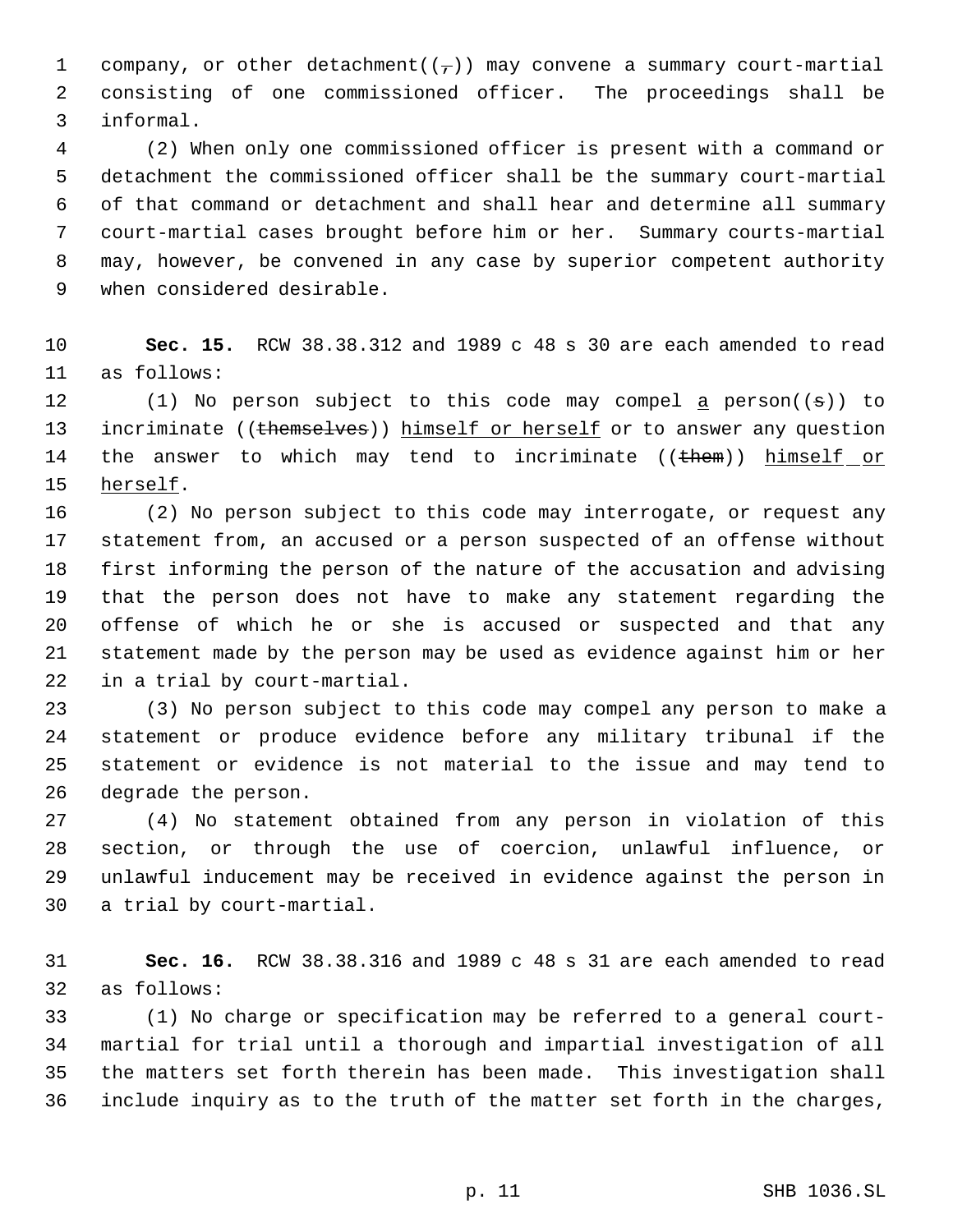consideration of the form of charges, and a recommendation as to the disposition which should be made of the case in the interest of justice and discipline.

 (2) The accused shall be advised of the charges against him or her and of the right to be represented at that investigation by counsel. The accused has a right to be represented at that investigation as provided in RCW 38.38.376 and in regulations prescribed under that section.

 At that investigation full opportunity shall be given to the accused to cross-examine witnesses against him or her if they are available and to present anything the person may desire in his or her own behalf, either in defense or mitigation, and the investigating officer shall examine available witnesses requested by the accused. If the charges are forwarded after the investigation, they shall be accompanied by a statement of the substance of the testimony taken on both sides and a copy thereof shall be given to the accused.

 (3) If an investigation of the subject matter of an offense has been conducted before the accused is charged with the offense, and if the accused was present at the investigation and afforded the opportunities for representation, cross-examination, and presentation 21 prescribed in subsection (2) ((hereof)) of this section, no further investigation of that charge is necessary under this section unless it is demanded by the accused after being informed of the charge. A demand for further investigation entitles the accused to recall witnesses for further cross-examination and to offer any new evidence in his or her own behalf.

 (4) If evidence adduced in an investigation under this chapter 28 indicates that the accused committed an uncharged offense, the 29 investigating officer may investigate the subject matter of that offense without the accused having first been charged with the offense 31 if the accused:

(a) Is present at the investigation;

33 (b) Is informed of the nature of each uncharged offense 34 investigated; and

 (c) Is afforded the opportunities for representation, cross- examination, and presentation prescribed in subsection (2) of this section.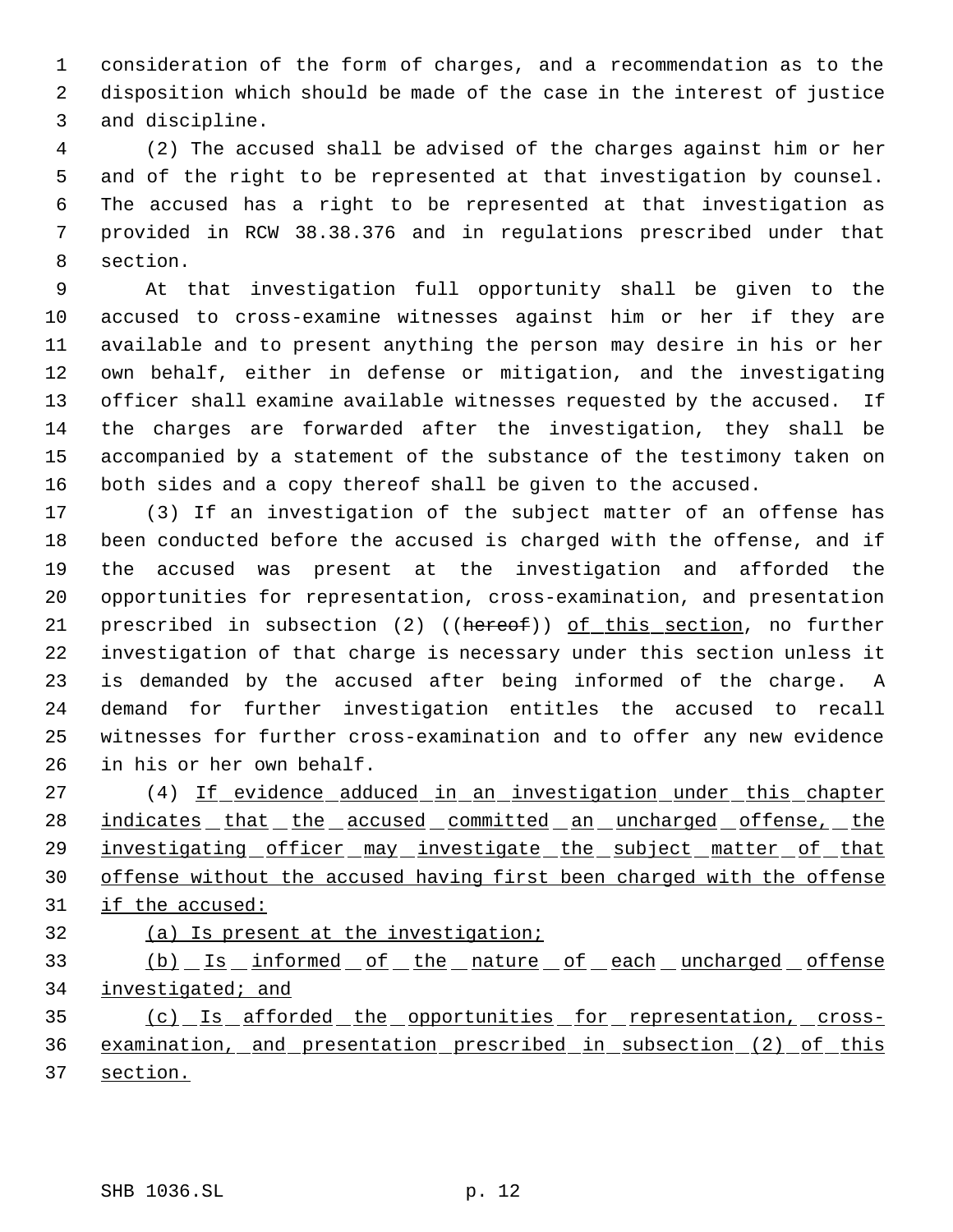(5) The requirements of this section are binding on all persons administering this code but failure to follow them does not divest a military court of jurisdiction.

 **Sec. 17.** RCW 38.38.376 and 1989 c 48 s 37 are each amended to read as follows:

 (1) The trial counsel of a general or special court-martial shall prosecute in the name of the state, and shall, under the direction of the court, prepare the record of the proceedings.

9 (2) ((The accused has the right to be represented in his or her defense before a general or special court-martial by civilian counsel 11 if provided by the accused, or by military counsel of his or her own 12 selection-if-reasonably-available-as-defined-in-regulations-of-the 13 governor, - or - by - the - defense - counsel - detailed - under - RCW - 38.38.260. 14 Should the accused have civilian counsel of his or her own selection, 15 the defense counsel, and assistant defense counsel, if any, who were 16 detailed, shall, if the accused so desires, act as associate counsel; 17 otherwise they shall be excused by the military judge or president of 18 a special court-martial.

 $(3)$  In every court-martial proceeding, the defense counsel may, in 20 the -event -of -conviction, -forward -for -attachment -to -the -record -of proceedings a brief of such matters the defense counsel feels should be considered in behalf of the accused on review, including any objection 23 to the contents of the record which he or she considers appropriate and 24 assist the accused in the submission of any matter under RCW 38.38.536.  $(4)$ )) The accused has the right to be represented in his or her 26 defense before a general or special court-martial or at an investigation under RCW 38.38.316 as provided in this subsection.

 (a) The accused may be represented by civilian counsel if provided at his or her own expense.

(b) The accused may be represented by:

(i) Military counsel detailed under RCW 38.38.260; or

 (ii) Military counsel of his or her own selection if that counsel is reasonably available, as determined under regulations prescribed under subsection (3) of this section.

 (c) If the accused is represented by civilian counsel, military counsel detailed or selected under (b) of this subsection shall act as associate counsel unless excused at the request of the accused.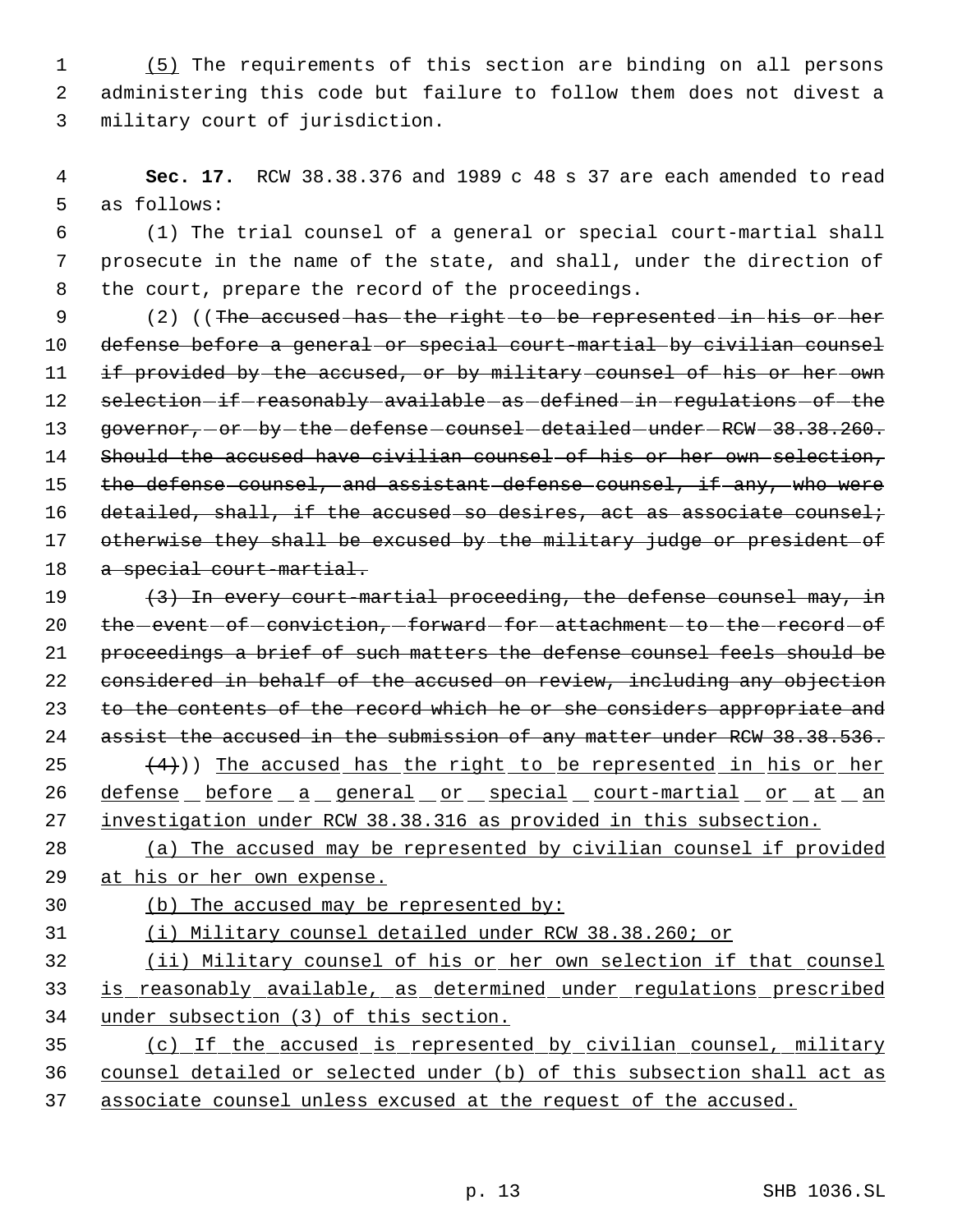(d) Except as provided under (e) of this subsection, if the accused 2 is represented by military counsel of his or her own selection under (b)(ii) of this subsection, any military counsel detailed under (b)(i) of this subsection shall be excused. (e) The accused is not entitled to be represented by more than one military counsel. However, the person authorized under regulations prescribed under RCW 38.38.260 to detail counsel in his or her sole discretion: (i) May detail additional military counsel as assistant defense counsel; and (ii) If the accused is represented by military counsel of his or her own selection under (b)(ii) of this subsection, may approve a 13 request from the accused that military counsel detailed under (b)(i) of 14 this subsection act as associate defense counsel. 15 (3) The state judge advocate shall, by regulation, define "reasonably available" for the purpose of subsection (2) of this 17 section and establish procedures for determining whether the military counsel selected by an accused under subsection (2) of this section is reasonably available. (4) In any court-martial proceeding resulting in a conviction, the defense counsel: (a) May forward for attachment to the record of proceedings a brief of such matters as he or she determines should be considered in behalf of the accused on review, including any objection to the contents of the record which he or she considers appropriate; (b) Shall assist the accused in the submission of any matter under RCW 38.38.536; and (c) May take other action authorized by this chapter. (5) An assistant trial counsel of a general court-martial may, under the direction of the trial counsel or when qualified to be a trial counsel as required by RCW 38.38.260, perform any duty imposed by law, regulation, or the custom of the service upon the trial counsel of the court. An assistant trial counsel of a special court-martial may perform any duty of the trial counsel.  $((+5))$   $(6)$  An assistant defense counsel of a general or special court-martial may, under the direction of the defense counsel or when qualified to be the defense counsel as required by RCW 38.38.260,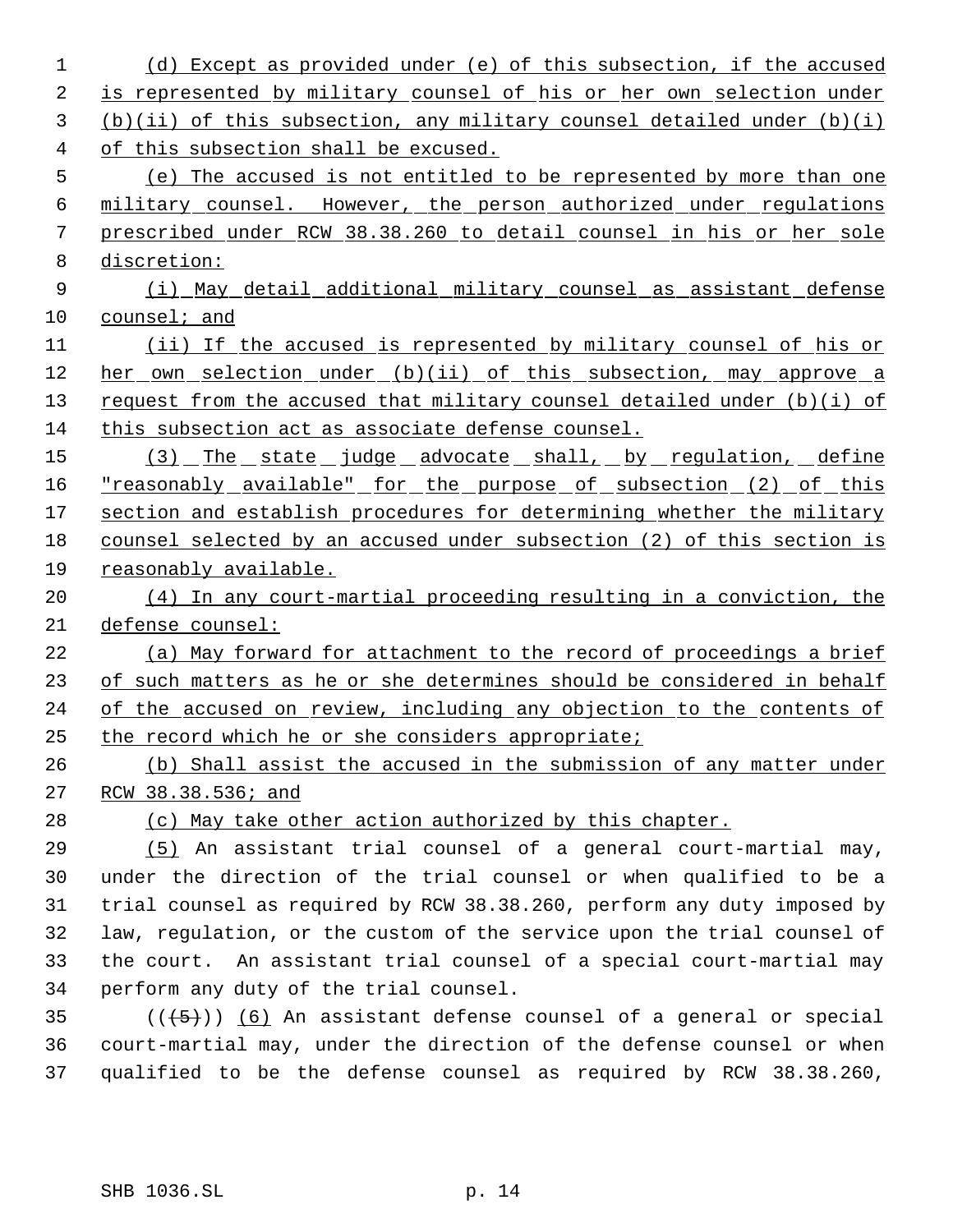perform any duty imposed by law, regulation, or the custom of the service upon counsel for the accused.

 **Sec. 18.** RCW 38.38.388 and 1989 c 48 s 40 are each amended to read as follows:

 (1) The military judge and members of a general or special court- martial may be challenged by the accused or the trial counsel for cause stated to the court. The military judge or, if none, the court shall determine the relevance and validity of challenges for cause and may not receive a challenge to more than one person at a time. Challenges by the trial counsel shall ordinarily be presented and decided before 11 those by the accused are offered.

12 (2) If exercise of a challenge for cause reduces the court below the minimum number of members required by RCW 38.38.172, all parties 14 shall, notwithstanding RCW 38.38.268, either exercise or waive any 15 challenge for cause then apparent against the remaining members of the 16 court before additional members are detailed to the court. However, peremptory challenges shall not be exercised at that time.

 (3) Each accused and the trial counsel is entitled to one peremptory challenge, but the military judge may not be challenged except for cause.

 (4) If exercise of a peremptory challenge reduces the court below 22 the minimum number of members required by RCW 38.38.172, the parties 23 shall, notwithstanding RCW 38.38.268, either exercise or waive any remaining peremptory challenge, that has not been previously waived, 25 against the remaining members of the court before additional members 26 are detailed to the court.

 (5) Whenever additional members are detailed to the court, and after any challenges for cause against such additional members are presented and decided, each accused and the trial counsel are entitled to one peremptory challenge against members not previously subject to peremptory challenge.

 **Sec. 19.** RCW 38.38.396 and 1989 c 48 s 42 are each amended to read as follows:

 (1) A person charged with desertion or absence without leave in time of war, or with aiding the enemy or with mutiny may be tried and punished at any time without limitation.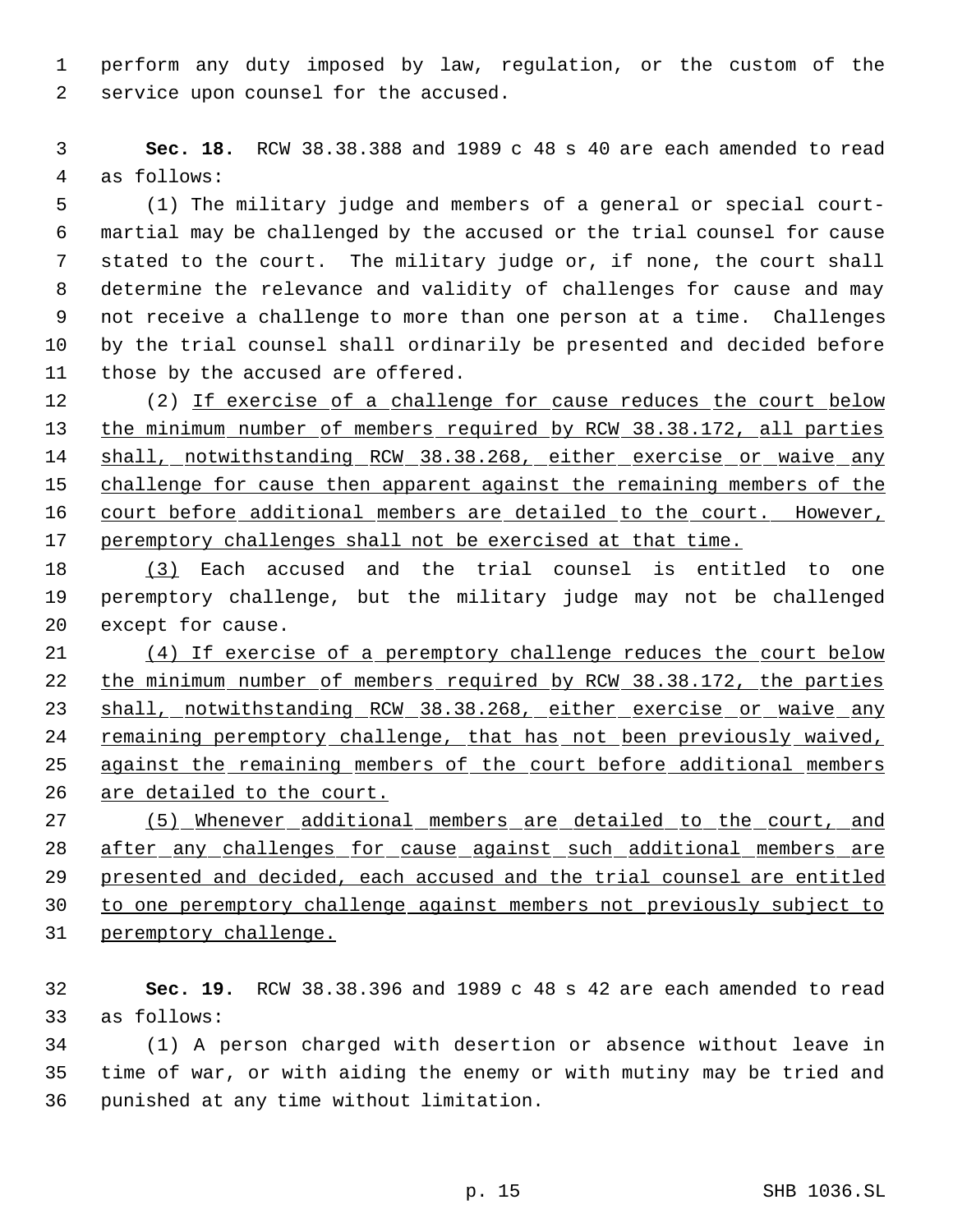(2) Except as otherwise provided in this section, a person charged with desertion in time of peace or with the offense punishable under RCW 38.38.784 is not liable to be tried by court-martial if the offense was committed more than three years before the receipt of sworn charges and specifications by an officer exercising summary court-martial jurisdiction over the command.

 (3) Except as otherwise provided in this section, a person charged with any offense is not liable to be tried by court-martial or punished under RCW 38.38.132 if the offense was committed more than two years before the receipt of sworn charges and specifications by an officer exercising summary court-martial jurisdiction over the command or before the imposition of punishment under RCW 38.38.132.

 (4) Periods in which the accused was absent from territory in which the state has the authority to apprehend the accused, or in the custody of civil authorities, or in the hands of the enemy, shall be excluded in computing the period of limitation prescribed in this section.

 (5) If charges or specifications are dismissed as defective or insufficient for any cause and the period prescribed by the applicable statute of limitations:

20 (a) Has expired; or

 (b) Will expire within one hundred eighty days after the date of dismissal of the charges and specifications

23 trial and punishment under new charges and specifications are not 24 barred by the statute of limitations if the conditions specified in subsection (6) of this section are met.

 (6) The conditions referred to in subsection (5) of this section 27 are that the new charges and specifications must:

 (a) Be received by an officer exercising summary court-martial jurisdiction over the command within one hundred eighty days after the dismissal of the charges or specifications; and

 (b) Allege the same acts or omissions that were alleged in the dismissed charges or specifications or allege acts or omissions that were included in the dismissed charges or specifications.

 **Sec. 20.** RCW 38.38.408 and 1989 c 48 s 45 are each amended to read as follows:

(1) The trial counsel, the defense counsel, and the court-martial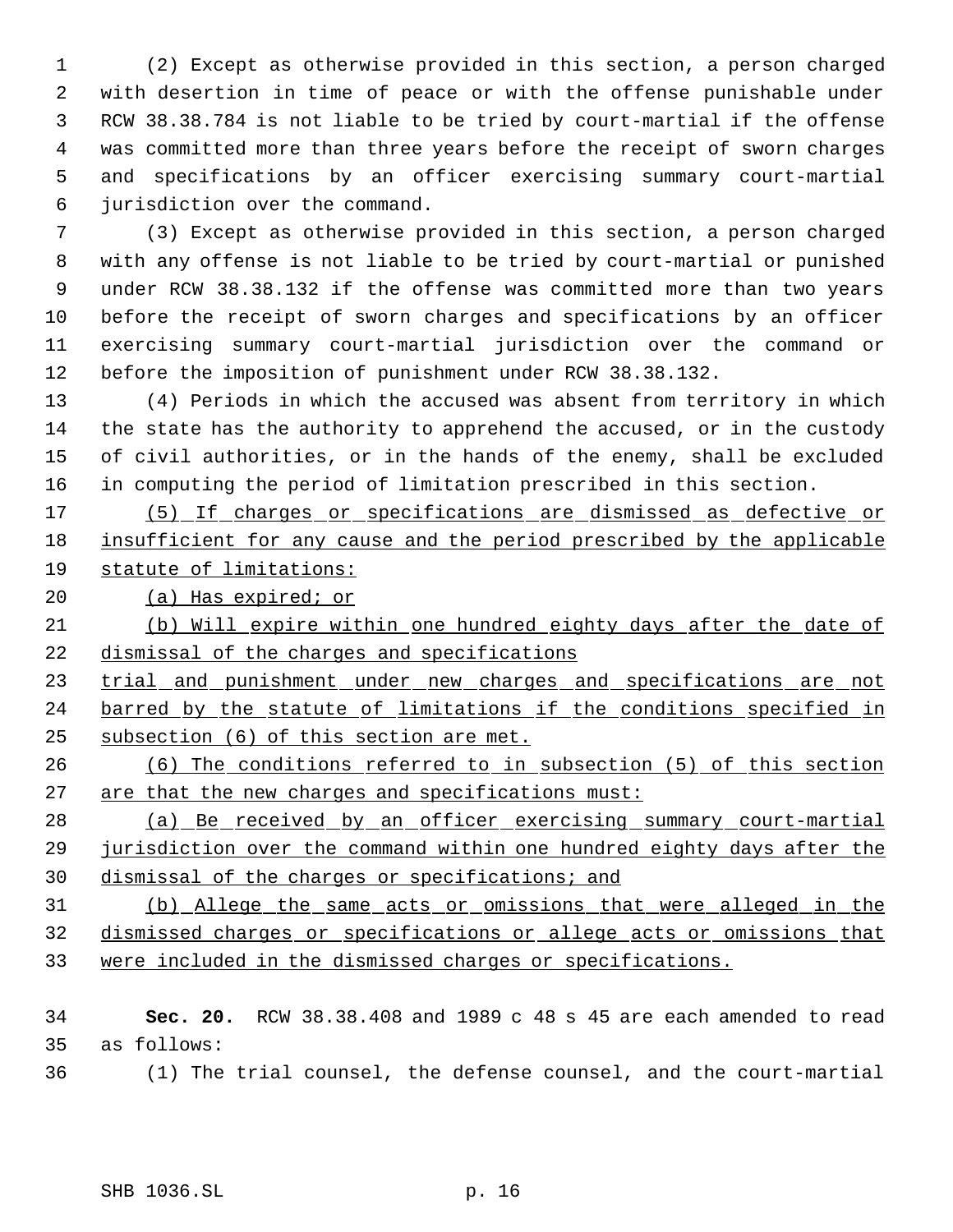shall have equal opportunity to obtain witnesses and other evidence in accordance with such regulations as the governor may prescribe.

 (2) The president of a special court-martial, military judge, 4 military magistrate, or a summary court officer may:

 (a) Issue a warrant for the arrest of any accused person who, having been served with a warrant and a copy of the charges, disobeys 7 a written order by the convening authority to appear before the court;

(b) Issue subpoenas duces tecum and other subpoenas;

 (c) Enforce by attachment the attendance of witnesses and the 10 production of books and papers; and

 (d) Sentence for refusal to be sworn or to answer, as provided in actions before civil courts of the state.

 (3) Process issued in court-martial cases to compel witnesses to appear and testify and to compel the production of other evidence shall run to any part of the state and shall be executed by civil officers as prescribed by the laws of the state.

 **Sec. 21.** RCW 38.38.412 and 1989 c 48 s 46 are each amended to read as follows:

(1) Any person not subject to this code who:

 (a) Has been duly subpoenaed to appear as a witness or to produce books and records before a court-martial, military commission, court of inquiry, or any other military court or board, or before any military or civil officer designated to take a deposition to be read in evidence 24 before such a court, commission, or board;

 (b) Has been duly paid or tendered the fees and mileage of a witness at the rates allowed to witnesses attending the superior court of the state; and

28 (c) Willfully neglects or refuses to appear, or refuses to qualify as a witness or to testify or to produce any evidence which that person may have been legally subpoenaed to produce;

is guilty of an offense against the state.

 (2) Any person who commits an offense named in subsection (1) of this section shall be tried before the superior court of this state having jurisdiction and jurisdiction is conferred upon those courts for that purpose. Upon conviction, such a person shall be punished by a fine of not more than five hundred dollars, or imprisonment for not more than six months, or both.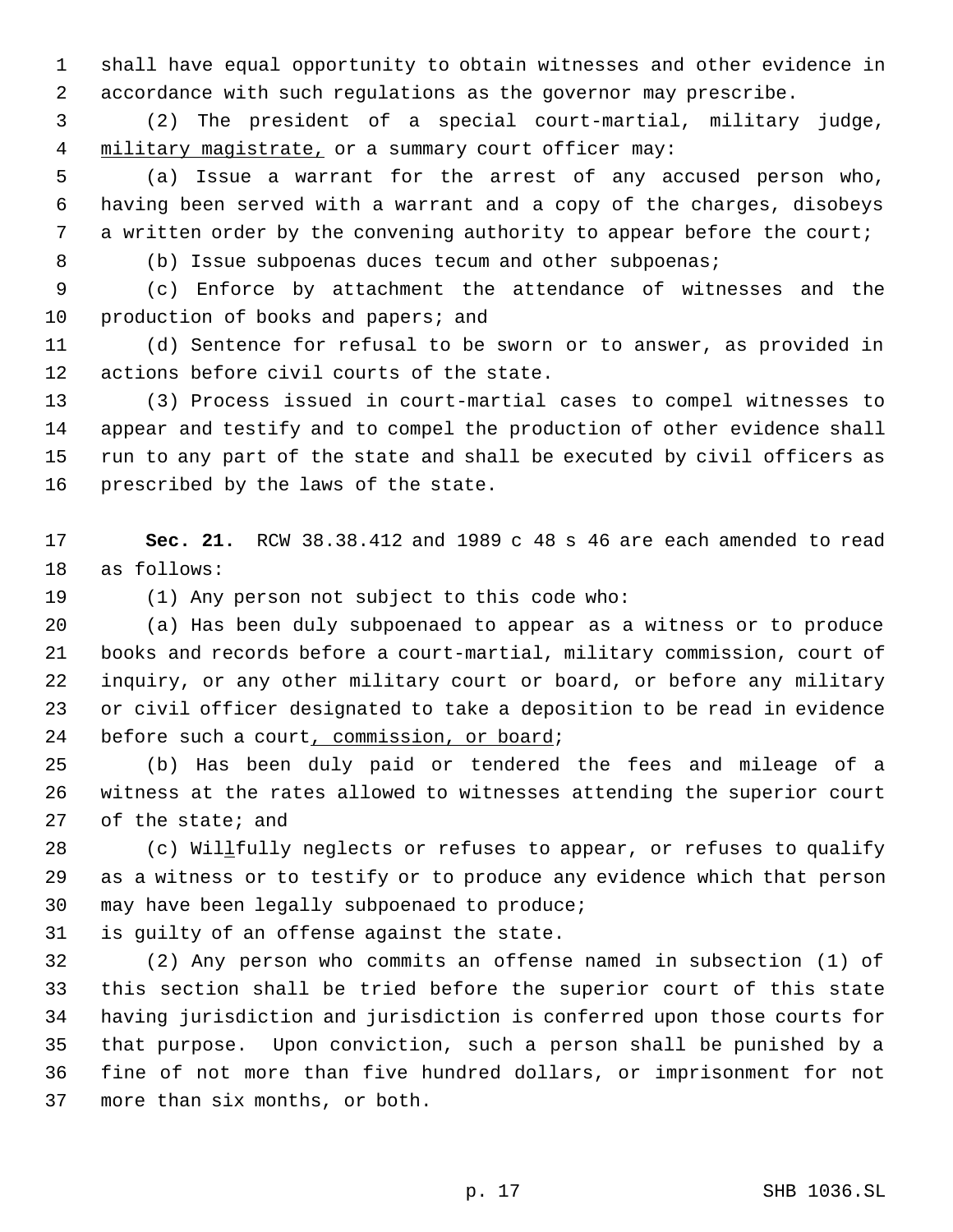(3) The prosecuting attorney in any such court, upon the certification of the facts by the military court, commission, court of inquiry, or board, shall prosecute any person violating this section.

 **Sec. 22.** RCW 38.38.624 and 1963 c 220 s 75 are each amended to read as follows:

 No person may be tried or punished for any offense provided for in 7 RCW 38.38.628 through 38.38.800, unless ((it was committed while he was 8 in a duty status)) he or she was a member of the organized militia at the time of the offense.

 **Sec. 23.** RCW 38.38.752 and 1963 c 220 s 107 are each amended to read as follows:

12 Any person subject to this code who( $(\frac{1}{2}$  while in a duty status,)) 13 willfully or recklessly wastes, spoils, or otherwise willfully and wrongfully destroys or damages any property other than military property of the United States or of the state shall be punished as a court-martial may direct.

 **Sec. 24.** RCW 38.38.760 and 1963 c 220 s 109 are each amended to read as follows:

19 ((Any person subject to this code who operates any vehicle while 20 drunk, or in a reckless or wanton manner, shall be punished as a court 21 martial may direct.))

(1) Any person subject to this code who:

 (a) Operates or physically controls any vehicle, aircraft, or vessel in a reckless or wanton manner or while impaired by a substance described in section 25; or

 (b) Operates or is in actual physical control of any vehicle, 27 aircraft, or vessel while drunk or when the alcohol concentration in the person's blood or breath is equal to or exceeds the applicable limit under subsection (2) of this section; or

 (c) Operates or is in actual physical control of any vehicle, aircraft, or vessel in a reckless or wanton manner

shall be punished as a court-martial may direct.

 (2) For purposes of subsection (1) of this section, the blood alcohol content limit with respect to alcohol concentration in a person's blood is 0.08 grams of alcohol per one hundred milliliters of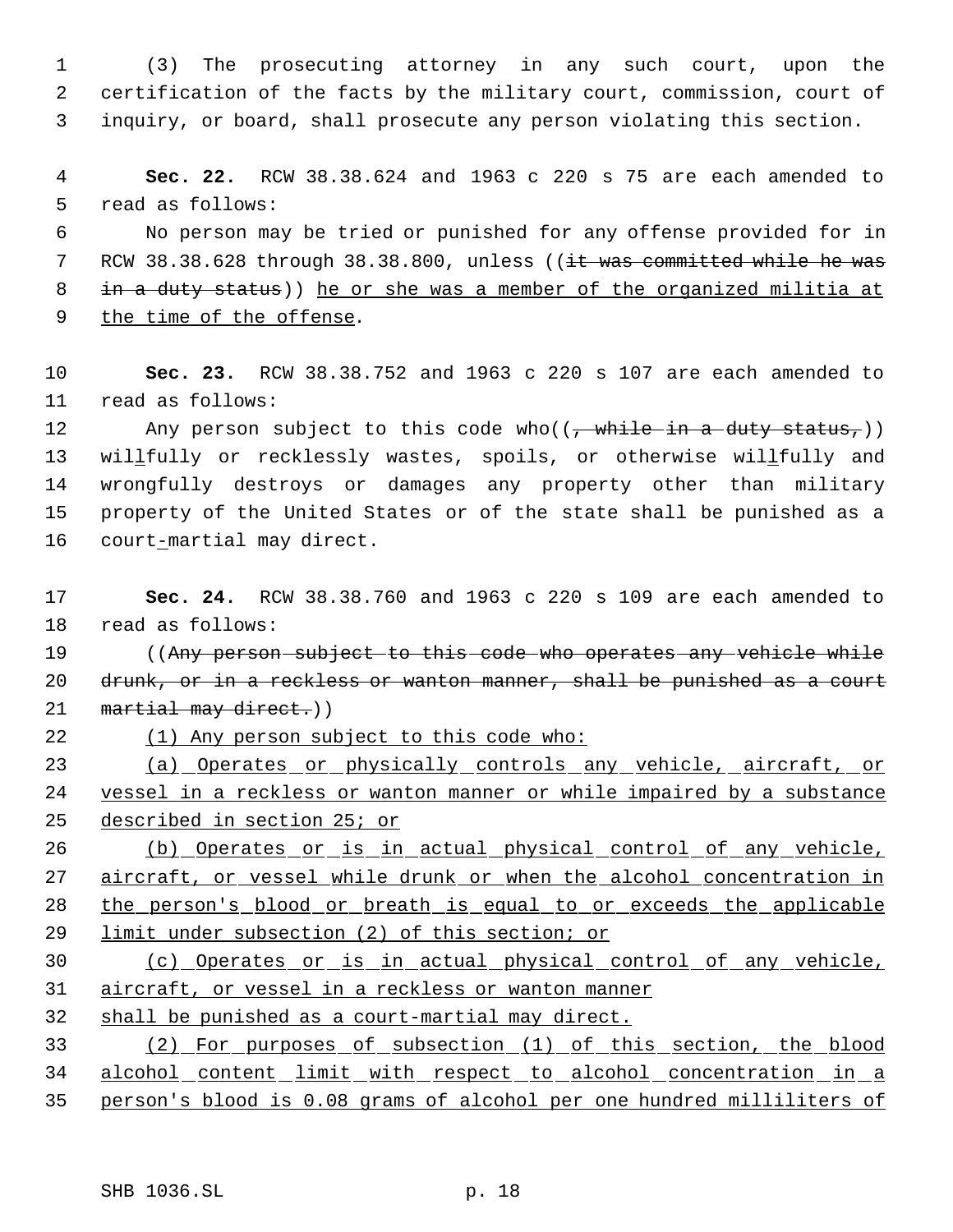1 blood and with respect to alcohol concentration in a person's breath is 2 0.08 grams of alcohol per two hundred ten liters of breath, as shown by chemical analysis.

 (3) For purposes of this section, "blood alcohol content limit" means the amount of alcohol concentration in a person's blood or breath at which operation or control of a vehicle, aircraft, or vessel is prohibited.

 NEW SECTION. **Sec. 25.** A new section is added to chapter 38.38 RCW to read as follows:

 (1) Any person subject to this code who wrongfully uses, possesses, distributes, or introduces into an installation, vessel, vehicle, or aircraft used by or under the control of the armed forces or organized militia a substance described in subsection (2) of this section shall be punished as a court-martial may direct.

 (2) The substances referred to in subsection (1) of this section are the following:

 (a) Opium, heroin, cocaine, amphetamine, lysergic acid diethylamide, methamphetamine, phencyclidine, barbituric acid, and marijuana and any compound or derivative of any such substance.

 (b) Any substance not specified in (a) of this subsection that is listed on a schedule of controlled substances prohibited by the United States army; or

 (c) Any other substance not specified in this subsection that is listed in Schedules I through V of section 202 of the federal controlled substances act, 21 U.S.C. Sec. 812, as amended.

 NEW SECTION. **Sec. 26.** A new section is added to chapter 38.38 RCW to read as follows:

 Any person subject to this code who attempts or offers with unlawful force or violence to do bodily harm to another member of the organized militia, whether or not the attempt or offer is consummated, is guilty of assault and shall be punished as a court-martial may direct.

 **Sec. 27.** RCW 38.38.800 and 1989 c 48 s 71 are each amended to read as follows:

Though not specifically mentioned in this code, all disorders and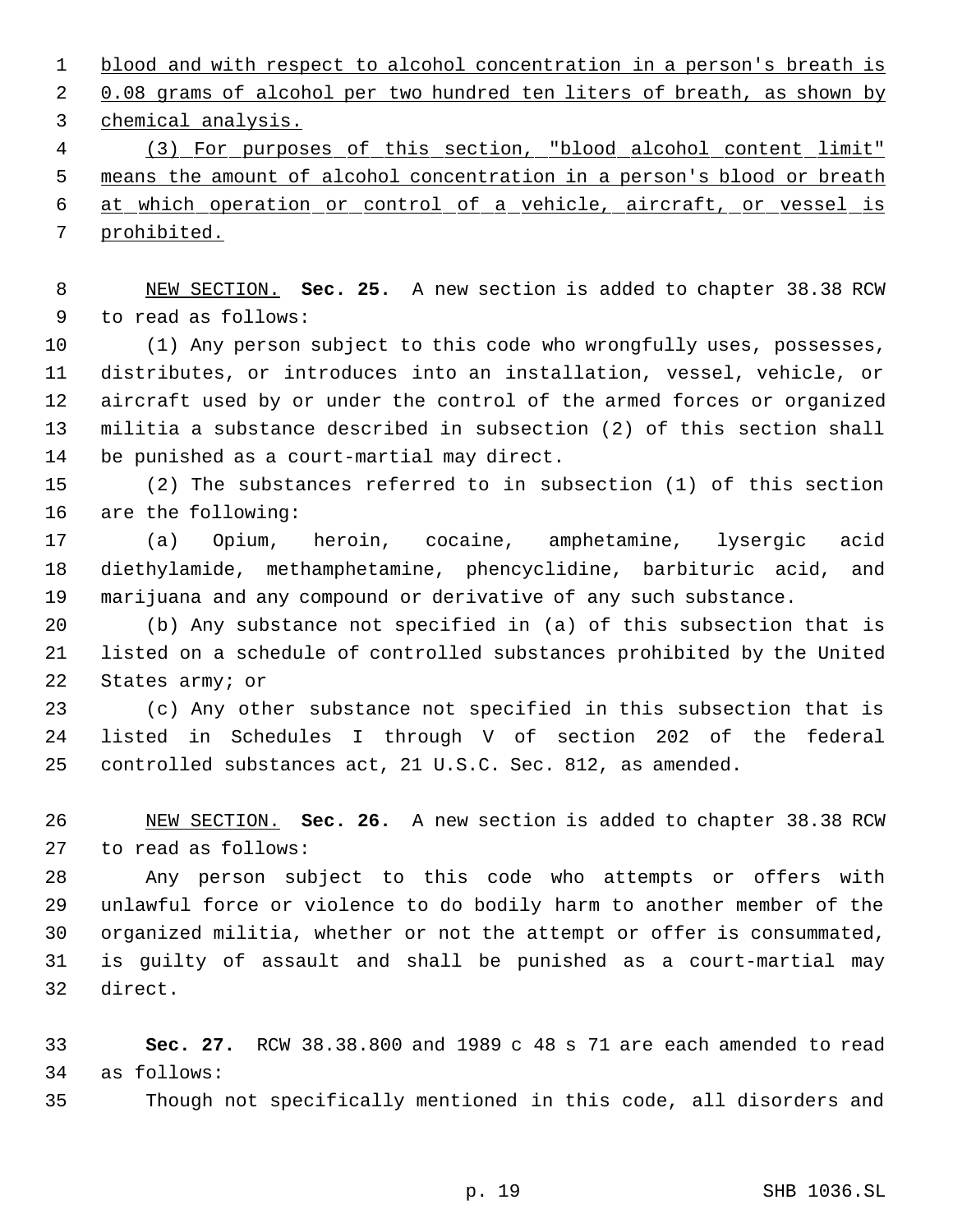neglects to the prejudice of good order and discipline in the organized militia, of which persons subject to this code may be guilty, shall be taken cognizance of by a general, special or summary court-martial, according to the nature and degree of the offense, and shall be punished at the discretion of that court. However, cognizance may not be taken of, and jurisdiction may not be extended to, the crimes of murder, manslaughter, rape, robbery, maiming, sodomy, arson, extortion, 8 assault in the first degree, burglary, or housebreaking, jurisdiction of which is reserved to civil courts.

 **Sec. 28.** RCW 38.38.840 and 1989 c 48 s 72 are each amended to read as follows:

 (1) Courts of inquiry to investigate any matter may be convened by the governor, the adjutant general, or by any other person designated by the governor for that purpose, whether or not the persons involved have requested such an inquiry: PROVIDED, That upon the request of the officer involved such an inquiry shall be instituted as hereinabove set forth.

 (2) A court of inquiry consists of three or more commissioned officers. For each court of inquiry the convening authority shall also appoint counsel for the court.

 (3) Any person subject to this code whose conduct is subject to inquiry shall be designated as a party. Any person subject to this code or employed in the state military department, who has a direct interest in the subject of inquiry has the right to be designated as a party upon request to the court. Any person designated as a party shall be given due notice and has the right to be present, to be represented by counsel, to cross-examine witnesses, and to introduce evidence.

 (4) Members of a court of inquiry may be challenged by a party, but only for cause stated to the court.

 (5) The members, counsel, the reporter, and interpreters of courts of inquiry shall take an oath or affirmation to faithfully perform their duties.

 (6) Witnesses may be summoned to appear and testify and be examined before courts of inquiry, as provided for courts-martial.

(7) Courts of inquiry shall make findings of fact but may not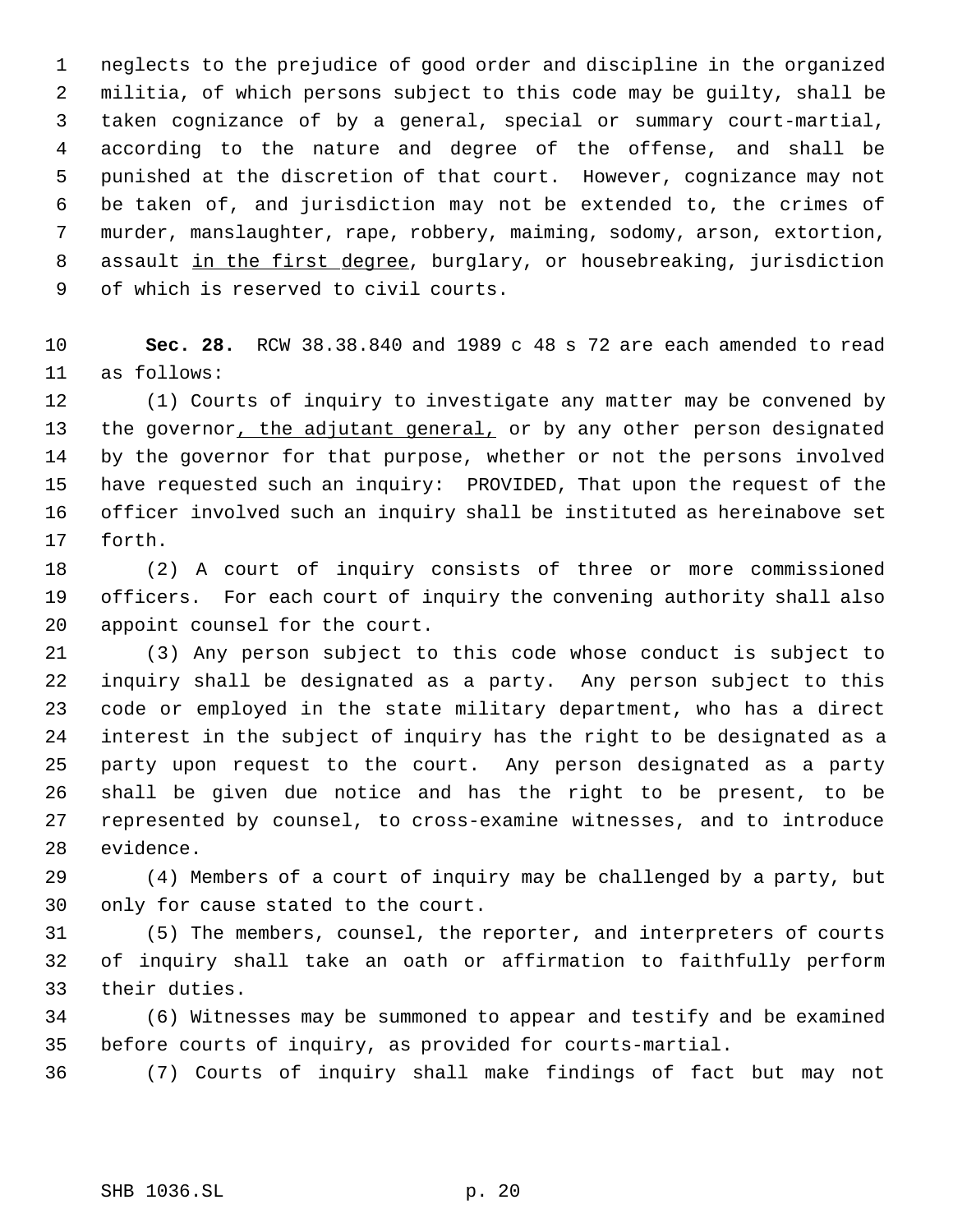express opinions or make recommendations unless required to do so by the convening authority.

 (8) Each court of inquiry shall keep a record of its proceedings, which shall be authenticated by the signatures of the president and counsel for the court and forwarded to the convening authority. If the record cannot be authenticated by the president, it shall be signed by a member in lieu of the president. If the record cannot be authenticated by the counsel for the court, it shall be signed by a member in lieu of the counsel.

 **Sec. 29.** RCW 38.38.844 and 1989 c 48 s 73 are each amended to read as follows:

 (1) The following members of the organized militia may administer oaths for the purposes of military administration, including military justice, and affidavits may be taken for those purposes before persons having the general powers of a notary public:

 (a) The state judge advocate and all assistant state judge advocates;

18 (b) All law specialists or paralegals;

(c) All summary courts-martial;

 (d) All adjutants, assistant adjutants, acting adjutants, and personnel adjutants;

 (e) The military judge, president, trial counsel, and assistant trial counsel for all general and special courts-martial;

 (f) The president and the counsel for the court of any court of inquiry;

(g) All officers designated to take a deposition;

(h) All commanding officers of units of the organized militia;

 (i) All officers of the organized militia designated as recruiting officers;

 $(j)$  All persons detailed to conduct an investigation; and

31 ( $(\frac{1}{1})$ ) (k) All other persons designated by regulations of the ((governor)) adjutant general.

33 (2) ((Officers of the organized militia may not be authorized to administer oaths as provided in this section unless they are on active state service or inactive duty for training in or with those forces under orders of the governor as prescribed in this code.